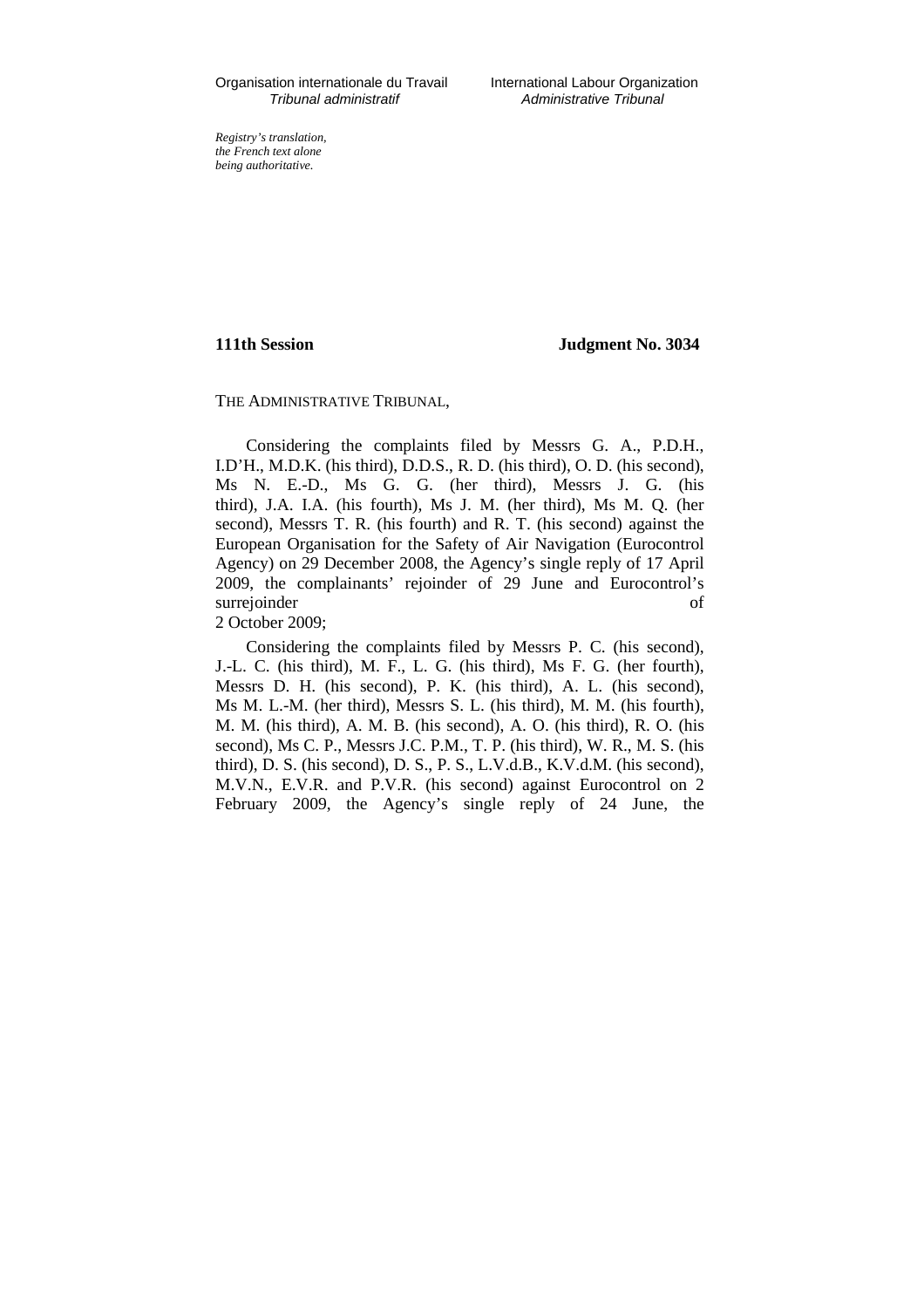complainants' rejoinder of 24 July and Eurocontrol's surrejoinder of 30 October 2009;

Considering the complaints filed by Messrs M. A. and P. Q. (his third) against Eurocontrol on 28 September 2009 and supplemented on 8 March 2010, the Agency's single reply of 20 May, the complainants' rejoinder of 9 June and Eurocontrol's surrejoinder of 30 July 2010;

Considering the complaints filed by Messrs G. D. (his third), R.D.K. (his third), K. E. (his second) and T. T. (his second) against Eurocontrol on 28 September 2009 and supplemented on 12 March 2010, the Agency's single reply of 20 May, the complainants' rejoinder of 10 June and Eurocontrol's surrejoinder of 30 July 2010;

Considering the complaints filed by Messrs J.-B. C. (his third) and H. P. against Eurocontrol on 26 February 2010, the Agency's single reply of 29 April, the complainants' rejoinder of 3 June and Eurocontrol's surrejoinder of 30 July 2010;

Considering the applications to intervene filed by Mr P. B., Ms G. C., Ms A.D.B., Messrs J.-M. D., P. G., G. L., M. M., P. P., M. R., M. S., F. V. and R.v.Z., and the letters of 26 January 2010, 9 March 2010, 29 April 2010, 29 March 2011 and 21 April 2011 in which the Agency stated that it was not opposed to these applications;

Considering the applications to intervene filed by Messrs M. M. and J.M. B. and the letters of 19 April 2011 in which the Agency submitted its comments thereon;

Considering Articles II, paragraph 5, and VII of the Statute of the Tribunal;

Having examined the written submissions and decided not to order hearings, for which none of the parties has applied;

Considering that the facts of the case and the pleadings may be summed up as follows:

A. Facts relevant to this dispute are set out in Judgment 2204, delivered on 3 February 2003, and in Judgments 2985 and 2986, delivered on 2 February 2011.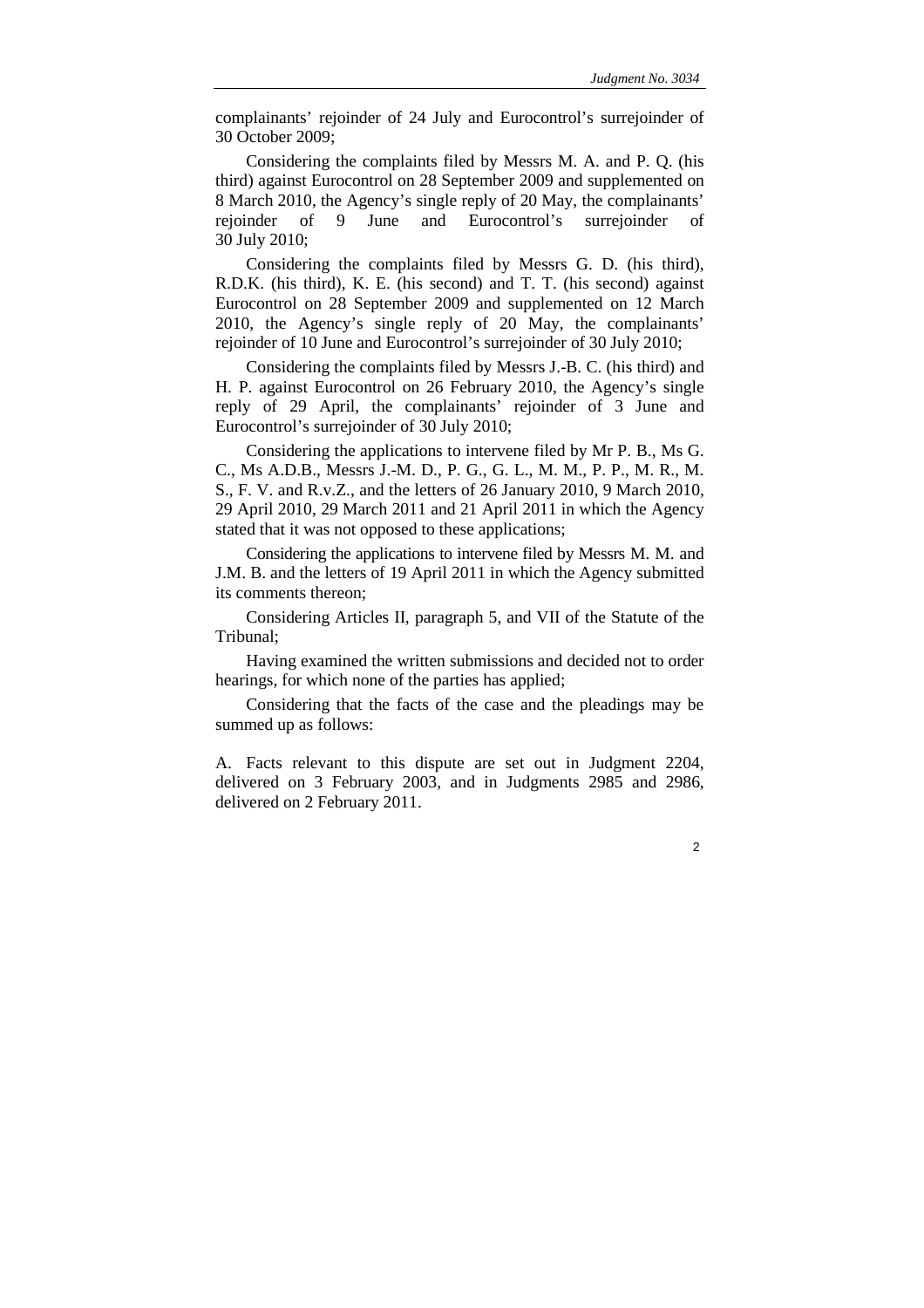The complainants, who were all recruited by the Agency prior to 25 April 2007, had previously acquired pension rights in Belgium. They became established before 1 June 2007.

At the beginning of the nineties, under Article 12 of Annex IV to the Staff Regulations governing officials of the Eurocontrol Agency and Article 5 of Rule of Application No. 28 of the Staff Regulations – which sets out the arrangements for implementing the said Article 12 – officials were entitled to request the transfer of their acquired pension rights to the Eurocontrol pension scheme within six months of the date of their establishment, if the regulations or the contract to which they had been subject in their previous post so allowed. The pensionable years to be credited were then calculated by reference to their basic salary at that date. As some officials were unable to apply within the prescribed period, it proved necessary to reopen this application period. To this end, "[e]xceptional temporary provisions having the force of service regulations" were adopted. They were published in Office Notice No. 11/91 of 27 June 1991 and became effective as of 1 January 1991. Article 2 of these provisions stipulated that an established official could request the transfer of his pension rights "within six months of the effective date of the [said] provisions or of the date on which such a transfer [would be] rendered possible, whichever [was] later". If transfer was not yet allowed under the contract or regulations governing their previous post, the persons concerned could either submit an application as a safeguard, or await the date on which the transfer would become possible. A number of complainants had submitted either one or two applications as a safeguard by 31 May 2007.

In order to expedite procedures for authorising the transfer of pension rights from the Eurocontrol pension scheme to a national pension scheme (Article 11 of Annex IV to the Staff Regulations), or from a national scheme to the Agency's scheme (Article 12 of the same annex), an Article 12bis was adopted. This article entered into force on 1 September 1994 and stated that agreements on the transfer of pension rights concluded between the European Communities and a Community Member State which was also a Member of Eurocontrol would apply *mutatis mutandis* to the Agency as from the date of their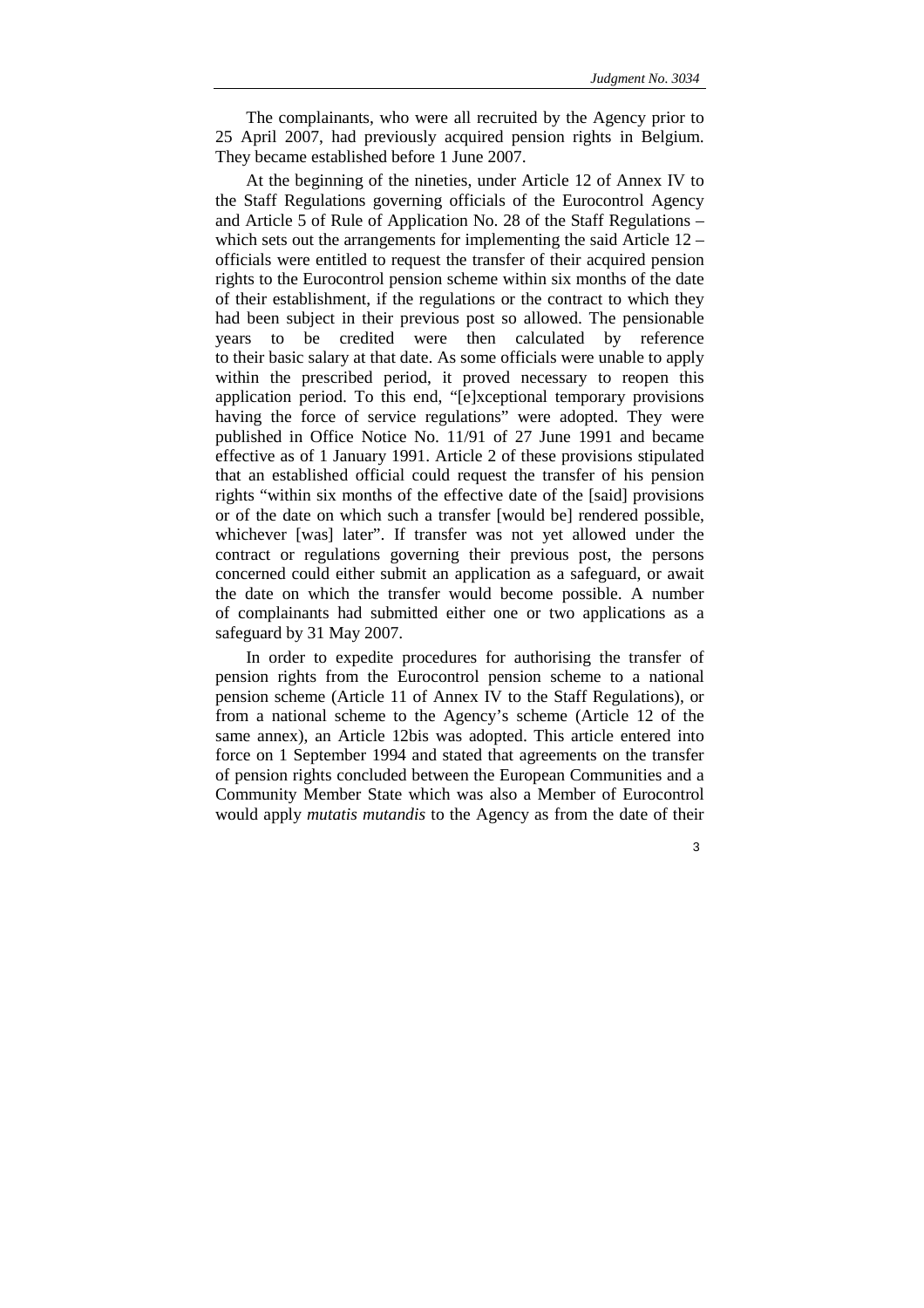entry into force, once the State concerned had advised Eurocontrol of its formal acceptance of the procedure,

In the course of the year 2000 a number of officials asked the competent Belgian authorities and then the Agency to adopt measures which would enable them to transfer their pension rights.

Information Note to Staff No. I.02/6 of 26 March 2002 announced that a survey would be carried out in order to collect the information required for assessing the potential budgetary impact of an agreement between Eurocontrol and Belgium permitting the transfer of pension rights. At that point some officials expressed their interest in transferring their rights.

The law regulating the transfer of pension rights between Belgian pension schemes and those of institutions governed by public international law was adopted on 10 February 2003. Within the meaning of this law, the term "institution" referred to "Community institutions and bodies placed on the same footing as these institutions for the purposes of applying the staff regulations governing officials and other servants of the European Communities" and to certain organisations devoted to furthering the Communities' interests. Article 3, paragraph 2, of this law stated, however, that a royal decree could extend the application of its provisions to other institutions governed by public international law. This law entered into force on 1 January 2002 pursuant to its Article 29.

A Memorandum of Understanding Governing Relations between Eurocontrol and three Representative Trade Unions was adopted on 16 July 2003. Paragraph 2 thereof laid down that "[t]he Director General will consult with the trade union organisations concerned [...] on all general matters connected with the staff and their employment conditions, including working conditions, remuneration and related aspects, before taking a decision or submitting proposals for a decision to the Provisional Council/Permanent Commission".

Information Note to Staff No. I.05/06 of 27 April 2005 announced a reform of the Eurocontrol pension system, which was reflected in the establishment of a pension fund. The new provisions of the Staff Regulations concerning pensions, which were brought to the staff's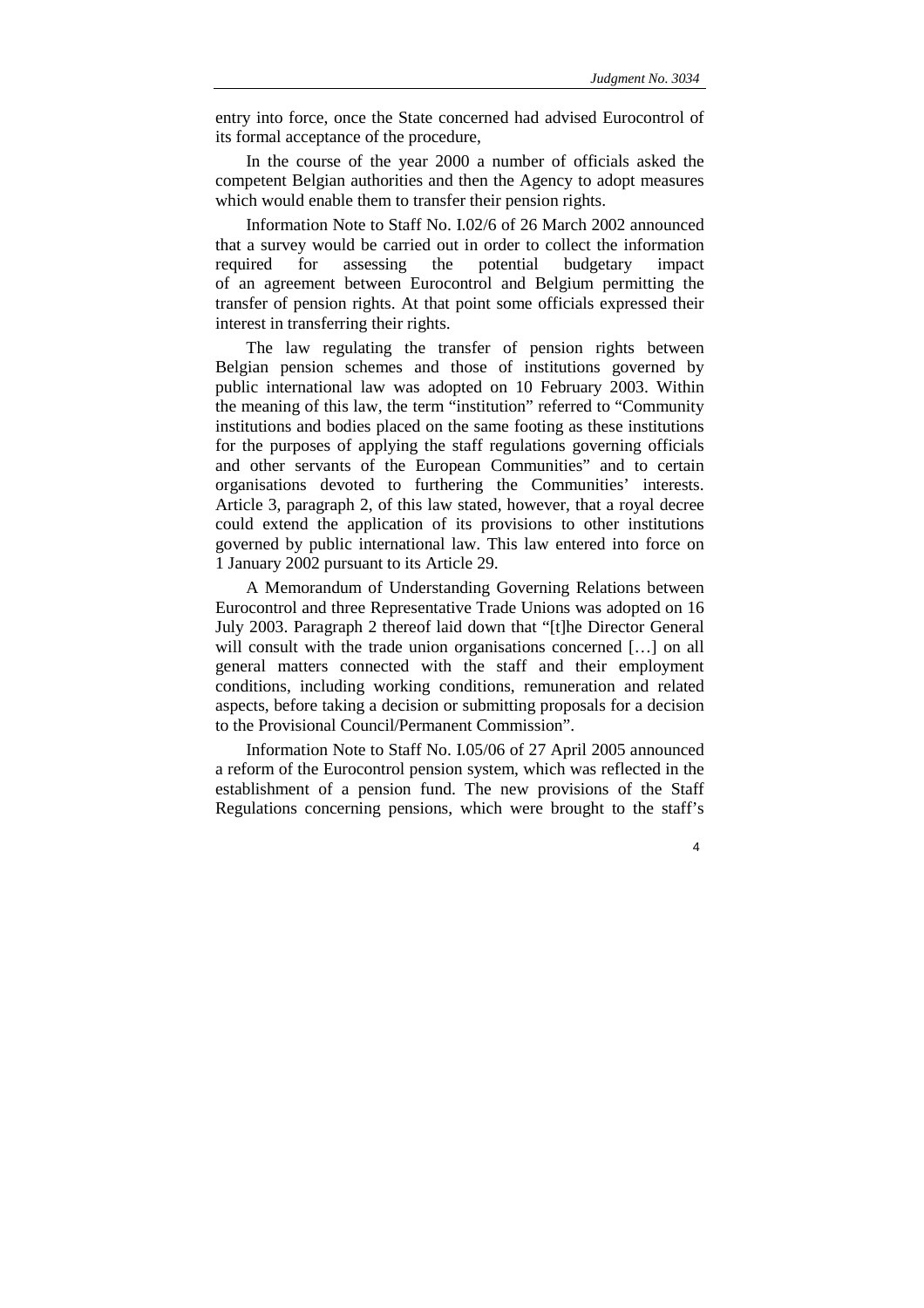attention by Office Notice No. 11/05 of 20 June 2005, took effect on 1 July 2005. The new version of Article 12, paragraph 1, of Annex IV to the Staff Regulations provided that pensionable years should henceforth be calculated by reference to the official's "basic salary, age and exchange rate at the date of application for a transfer".

The Royal Decree bringing Eurocontrol within the scope of the Belgian law of 10 February 2003 was issued on 25 April 2007 and entered into force on 1 June 2007. It stipulated inter alia that officials who had become established before 1 June 2007 should submit their transfer application to the *Office national des pensions* "within six months of that date".

On 31 May 2007 the Agency published the new version of Rule of Application No. 28 in Office Notice No. 20/07. Pursuant to Article 12, new paragraph 1, of Annex IV to the Staff Regulations, Article 7, paragraph 2, of the aforementioned rule provided that, for the purpose of calculating the number of pensionable years to be credited, the amount of the annual basic salary – which, together with the annual rate of pension-right accumulation, serves as divisor – was that of the "date on which [the] transfer application [was] received". However, under the terms of paragraph 4 of the above-mentioned notice, officials who had already submitted a request for the transfer of their pension rights and whose contract or employment scheme allowed such transfer before the date of publication of the notice "[would] be subject to the former provisions of Article 12 of Annex IV to the Staff Regulations […] (application of the basic salary, age and exchange rate at the date of establishment)". Information Note to Staff No. I.07/05 on the transfer of pension rights between Belgian pension schemes and the Eurocontrol pension scheme was also published on 31 May 2007. Annex IA to this note contained the transfer application form.

All the complainants requested the transfer of their pension rights at that point. They agreed to the transfer after being informed of the estimated number of pensionable years which would be credited to them on the basis of the revised provisions, but filed internal complaints against the decisions determining the pensionable years credited to them, because they objected to the fact that these years had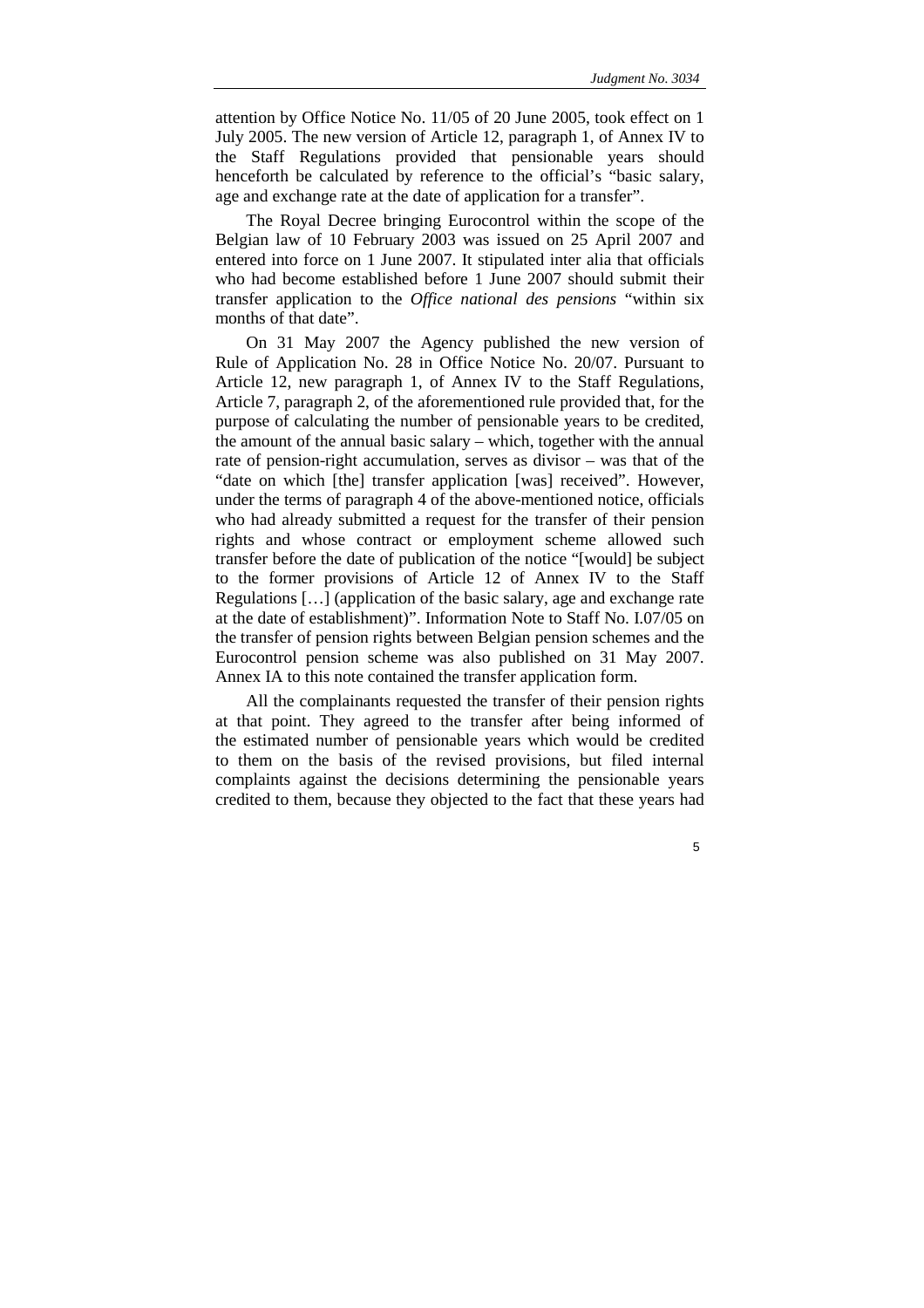been calculated by reference to their basic salary at the date of their transfer application and not at the date of their establishment. Two members of the Joint Committee for Disputes recommended that the internal complaints should be allowed, while the other two recommended that they should be dismissed as unfounded. As Messrs A. and Q. did not receive a reply to their internal complaints within the four-month time limit laid down in Article 92(2) of the Staff Regulations, they challenge the implied decision rejecting their internal complaints. By memoranda of 26 August or 20 November 2008, or of 25 June or 23 November 2009, which constitute the impugned decisions, the Director General informed the other complainants that he had decided to dismiss their internal complaints as unfounded. The Director General explained that the internal complaints of Messrs D., D.K., E. and T. were also inadmissible because they had been submitted through their immediate superiors only after the expiry of the three-month time limit established in the above-mentioned Article 92.

B. Four complainants, Messrs D., D.K., E. and T., state that their internal complaints were filed within the prescribed time limits but, since they had not received any reply "more than one year after the filing date", two of them had forwarded a copy of their internal complaints to the Director General and had asked him to inform them of his decision. They explain that, in doing so, they were merely sending a reminder to the Administration and were certainly not filing internal complaints. In their opinion, the Director General was wrong to hold that their action was time-barred.

On the merits, the complainants submit that, in breach of the Memorandum of Understanding of 16 July 2003, the trade union organisations were not consulted about the draft amendment of Article 12 of Annex IV to the Staff Regulations and the Permanent Commission's decision of 5 November 2004 to approve the amendments to that article was therefore unlawful. They infer from this that it was also unlawful to calculate the pensionable years to be credited to them by reference to their basic salary on the date of the transfer application.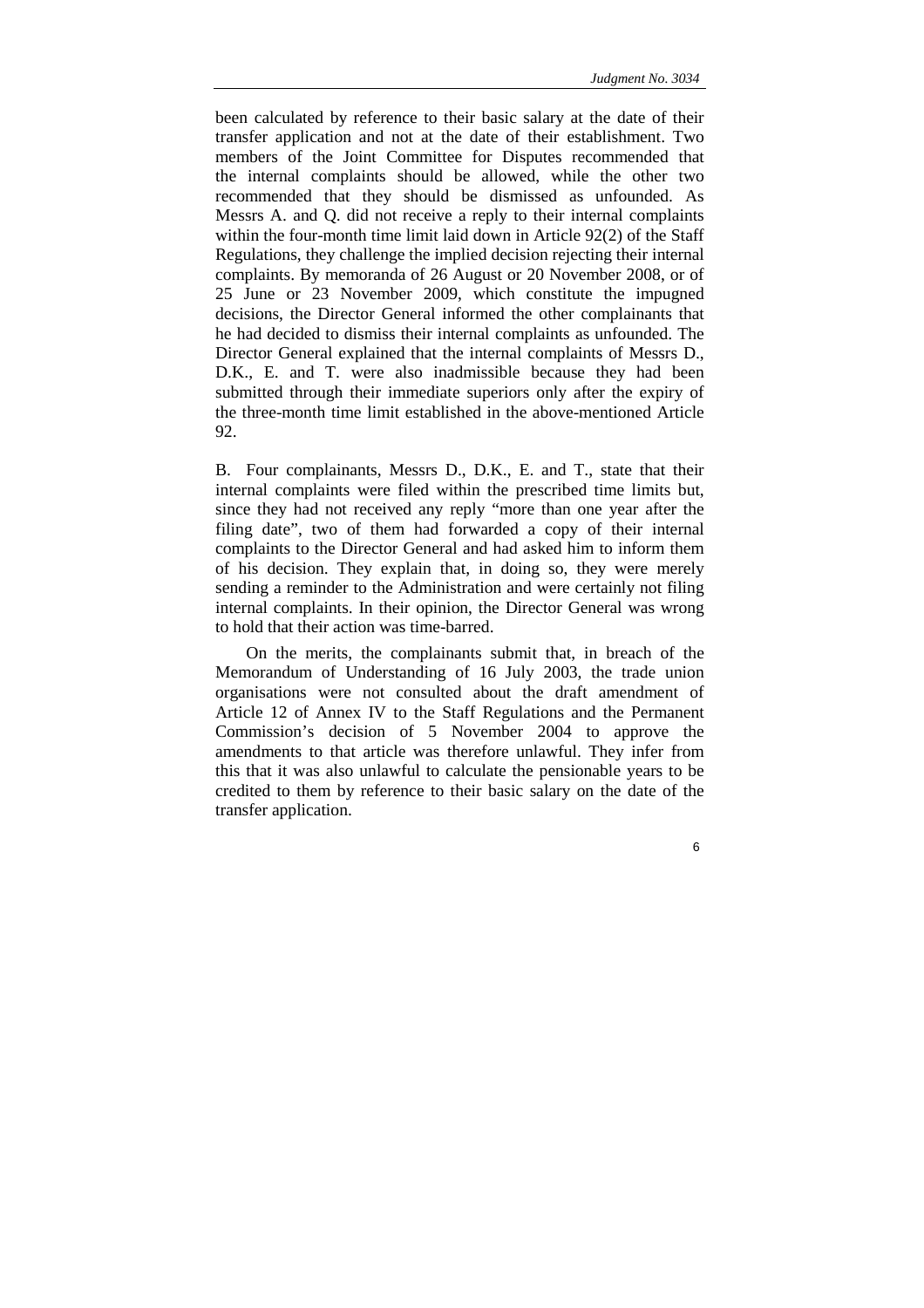Furthermore, the complainants consider that by employing this method of calculation, Eurocontrol "infringed the pension rights" which they had acquired with the Belgian scheme to which they had previously been affiliated. Since the aforementioned Article 12 is largely drawn from Article 11, paragraph 2, of Annex VIII to the Staff Regulations of Officials of the European Communities, they rely on Community case law in support of this submission. In their view, their property rights have been violated because Eurocontrol "has appropriated a not insubstantial share of the transferred capital" by converting it on the basis of the salary received on the date of the transfer application.

The complainants contend that the principle of equal treatment has been breached. They consider that, by applying the same method of calculation to officials who are not in the same category, because some became established before and others after 1 June 2007, for example, the Agency treated officials in a different *de facto* and *de jure* situation in the same manner.

The complainants further rely on a violation of Article 12bis of Annex IV to the Staff Regulations, because "pursuant to th[at] article […] the law of 10 February 2003 […] entered into force on 1 January 2002". They add that, in breach of paragraph 4 of Office Notice No. 20/07, no account was taken of the fact that some of them had submitted applications to transfer their pension rights as a safeguard.

Lastly, they allege that the Agency has not fulfilled its duty of care, for in calculating the pensionable years to be credited to them by reference to their basic salary on the date of the transfer application, it ignored their interests. In addition, they tax it with not including the fraction of their pensionable service expressed in days in its "conversion calculation". Several complainants also criticise it for having adopted Office Notice No. 20/07, publishing the amendment to Rule of Application No. 28, on the eve of the entry into force of the royal decree of 25 April 2007 which made it possible to transfer pension rights acquired with Belgian schemes.

The complainants ask the Tribunal to set aside the impugned decisions and to find that the pensionable years to be credited to them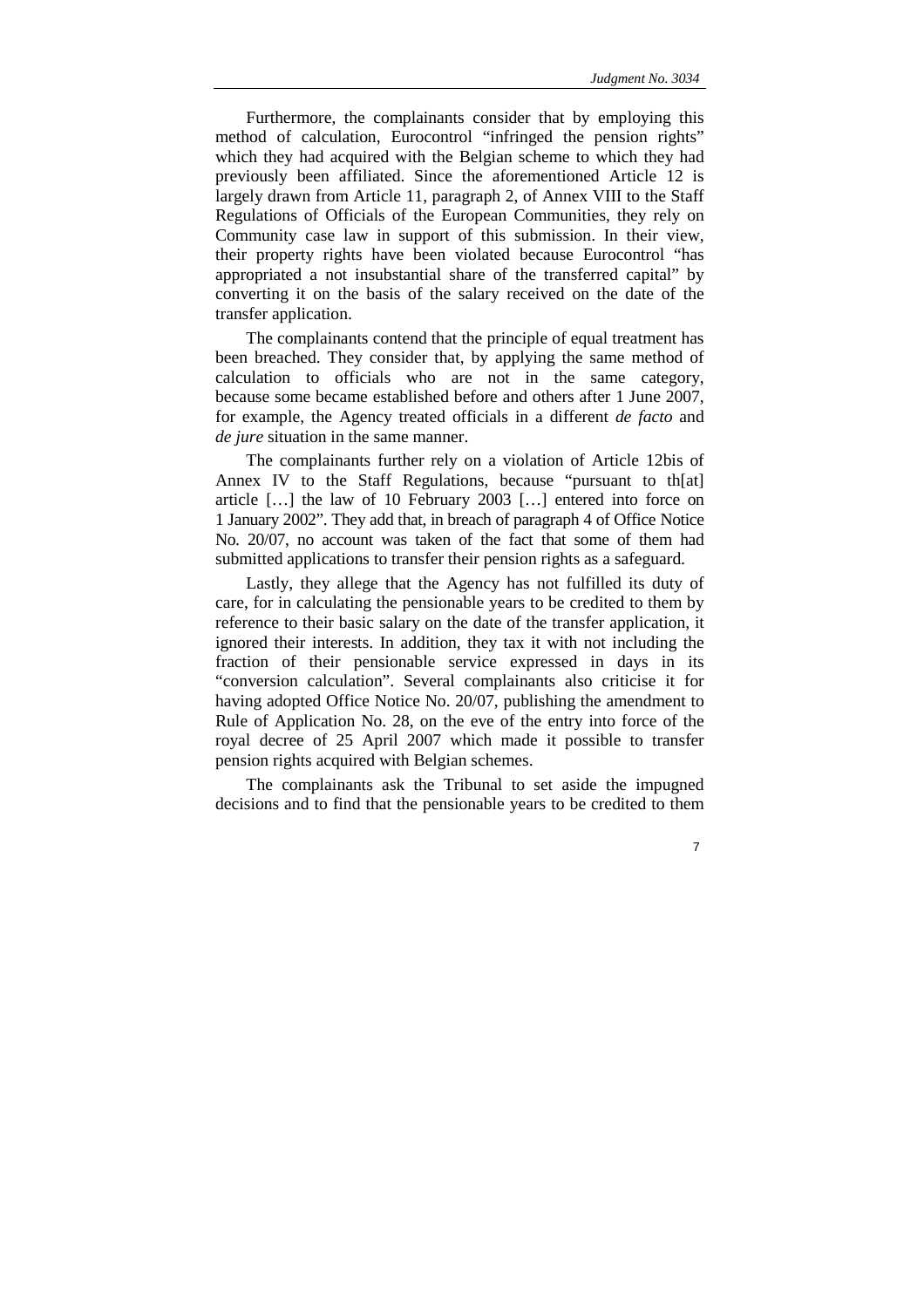must be calculated by reference to their basic salary on the date when they became established. Each of them also claims costs in the amount of 4,000 euros.

C. In its replies Eurocontrol asks the Tribunal to join all the complaints filed in the context of this case.

The Agency states that the contentions of several complainants that they learnt of the impugned decisions belatedly are not credible and that "it is not fooled by the liberties taken with time limits". It submits that the complaints of Messrs G. and I.A. are time-barred since, as they claim that they learnt of the reply to their internal complaints on 29 September 2008, under Article 93(2) (*recte* 3) of the Staff Regulations they had a period of three months, in other words until 28 December 2008, in which to file a complaint with the Tribunal. In fact their complaints were filed one day later. While it does not dispute the receivability of the complaints of Messrs A. and Q., it points out that the Director General rejected their internal complaints in memoranda of 1 October 2009. Lastly, it maintains that the internal complaints of Messrs D., D.K., E. and T. were not submitted through their immediate superiors within the prescribed time limits, which means that their complaints are irreceivable.

On the merits, the Agency draws the Tribunal's attention to the fact that in Judgment 2633, which it delivered in a case that also concerned the reform of the Eurocontrol pension scheme, it already dismissed a plea related to the infringement of the Memorandum of Understanding of 16 July 2003. It says that the trade union organisations participated in meetings of the various working groups which studied the reform between 1997 and 2005. It produces a draft document dated 21 October 2004 which summarises the trade union organisations' position and it emphasises that they did not comment on the amendment of Article 12 of Annex IV to the Staff Regulations.

The Agency points out that, unlike their counterparts working in the institutions of the European Union, Eurocontrol officials are not entitled to transfer their pension rights unless the Member State where they have acquired them so permits, and Community case law is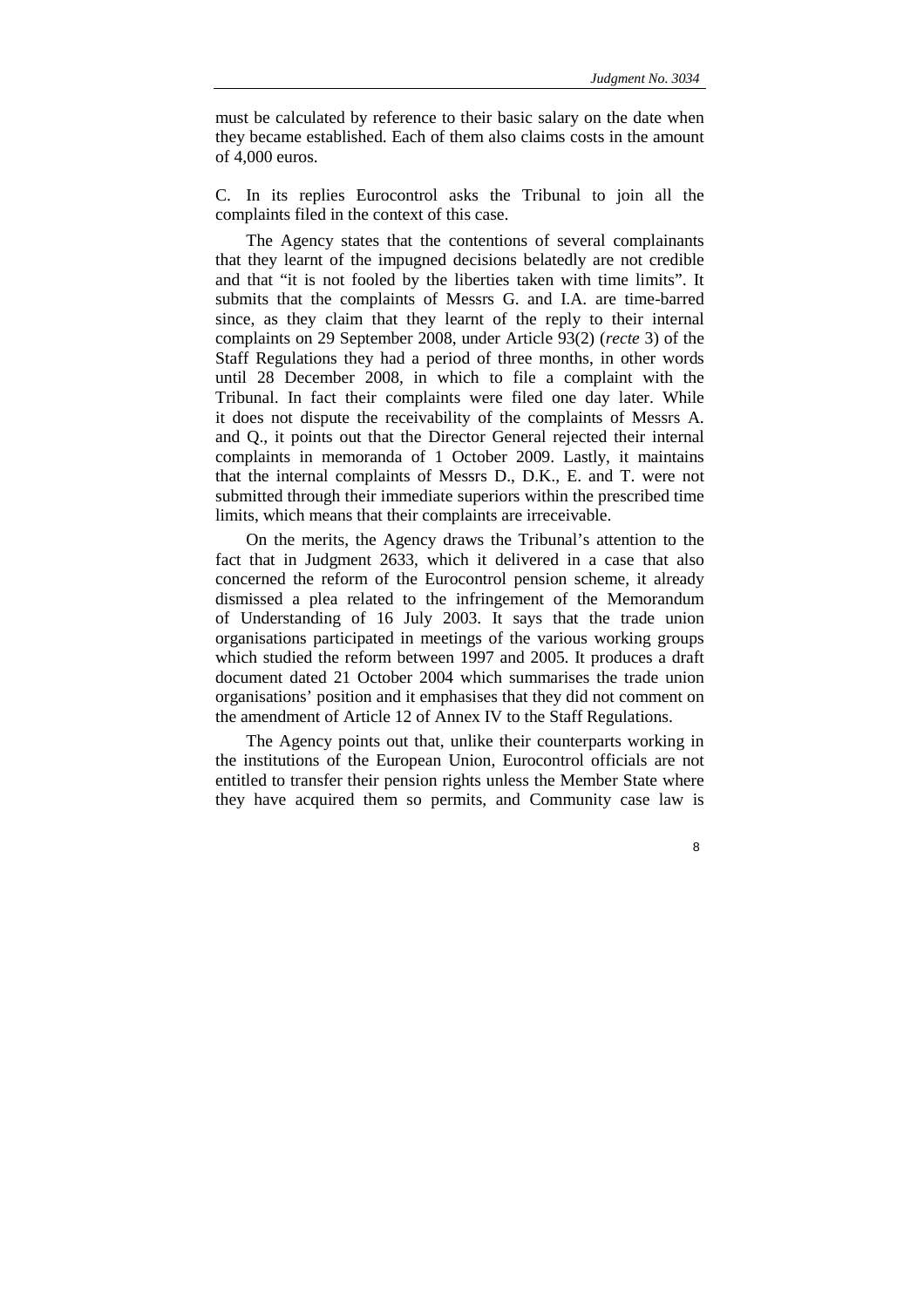binding only for the said institutions. It considers that the amendment of Rule of Application No. 28, which followed the amendment of the aforementioned Article 12, does not entail any infringement of pension rights acquired in Belgium. If the rule limiting years of reckonable service to the number of years of affiliation to the previous pension scheme had not been accompanied by a clause ensuring that the official is reimbursed for the surplus capital transferred, property rights might have been infringed, but that is not the case here.

The Agency explains that the complainants are not in the same situation in fact and law as their colleagues who were able to transfer pension rights before 31 May 2007 under the rules in force at the time. They are among the officials to whom the new rules are applied once the Member States where these rights were acquired authorise such a transfer. It recalls that in Judgment 2066 the Tribunal stated that "[a] new rule could be less favourable than the old one, and hence be subject to challenge, without necessarily impairing the right to equal treatment".

According to Eurocontrol, the plea relating to a breach of Article 12bis of Annex IV to the Staff Regulations and of paragraph 4 of Office Notice 20/07 is "ludicrous", since the law of 10 February 2003 did not became effective for Agency staff until 1 June 2007, which means that applications for a transfer from Belgian pension schemes to the Eurocontrol scheme were receivable only as from that date.

In reply to the contention that it did not fulfil its duty of care, the Agency says that the amendments made to Article 12 of the aforementioned Annex IV and to Rule of Application No. 28 were lawful and were necessary as part of the reform of the Eurocontrol pension scheme, which entailed a "radical alteration" in its funding method. It produces a table showing the impact of the new version of the above-mentioned Rule on the calculation of the pensionable years to be credited to each complainant. This purports to show that any possible loss would largely depend on the date on which each person decided to retire. For some complainants the impact would even be nil. Eurocontrol therefore invites the Tribunal to find, by consulting the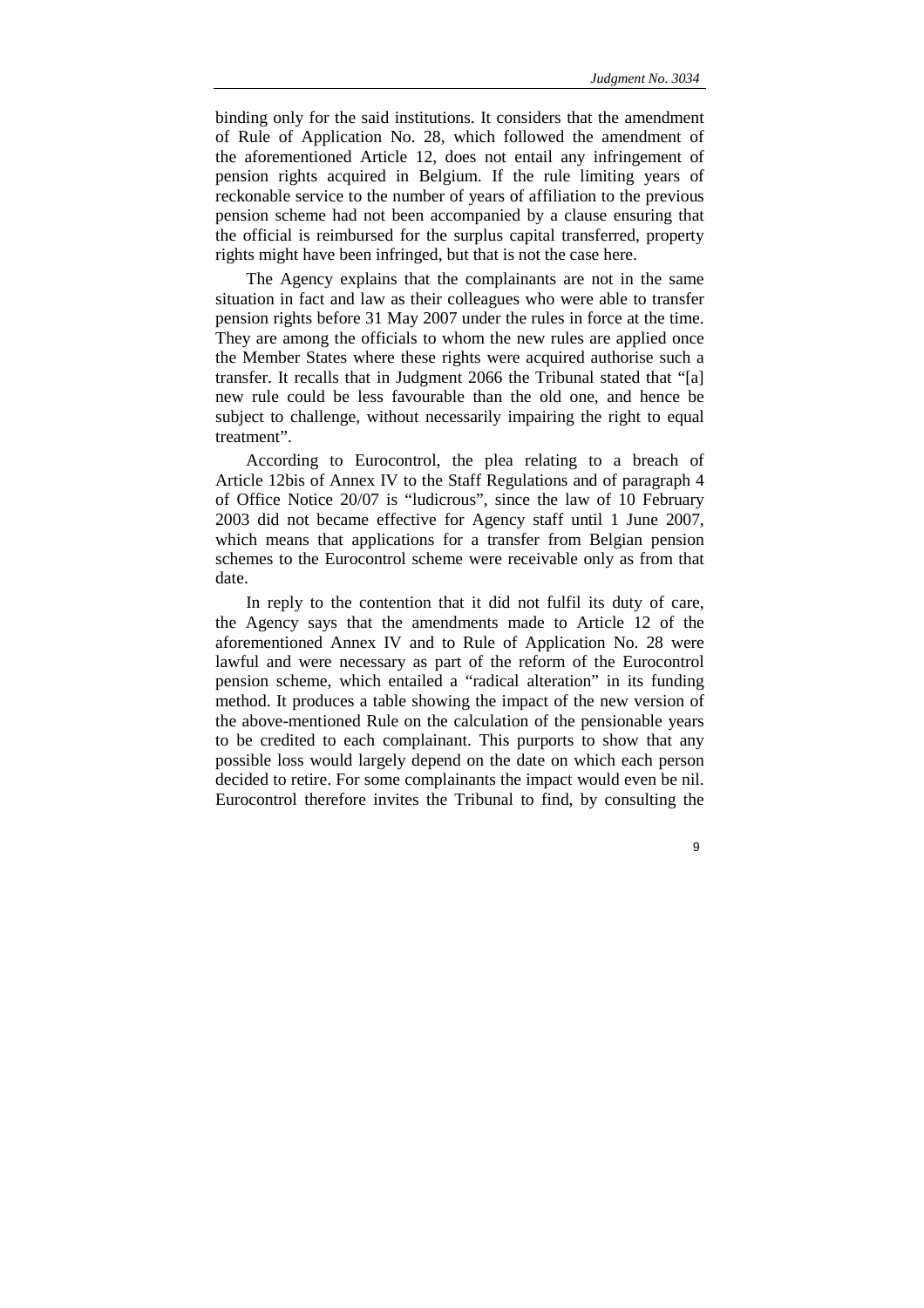documents produced by the complainants themselves, that, contrary to their assertions, pensionable service was expressed in years, months and days.

D. In their rejoinders the complainants state that they have no objection to the Tribunal ordering the joinder of their cases.

Messrs G. and I. A. deny that their complaints are irreceivable because, as they were notified of the reply to their internal complaints on 29 September 2008, the three-month period in which they could file a complaint with the Tribunal began to run on the next day and therefore ended on 29 December 2008. Messrs A. and Q. note that the decisions of 1 October 2009 were taken well after the expiry of the four-month time limit established in Article 92(2) of the Staff Regulations. Messrs D., D.K., E. and T. maintain that their internal complaints were lodged within the prescribed time limits.

On the merits, the complainants enlarge upon their pleas. In their view, the draft document produced by Eurocontrol does not show that the amendment made to Article 12 of Annex IV to the Staff Regulations was discussed with the trade union organisations, let alone that any consensus was reached on the matter. They submit that the reference to Judgment 2633 is irrelevant in the instant case.

The complainants contend that it is at the date of retirement that the fraction of pensionable service expressed in days is ignored. In their opinion, the tables produced by the Agency confirm that it neglected its duty of care and that they have suffered injury, because they are all obliged to defer their retirement if they do not wish to suffer a loss in the amount of pension they draw. They point out that this loss, resulting from the fact that pensionable years to be credited have been calculated by reference to the basic salary they were receiving on the date of the transfer application, and not on the date on which they became established, can amount to approximately 30 per cent. According to them, Eurocontrol can hardly claim that transfer applications submitted on the basis of its own rules as a safeguard are irreceivable.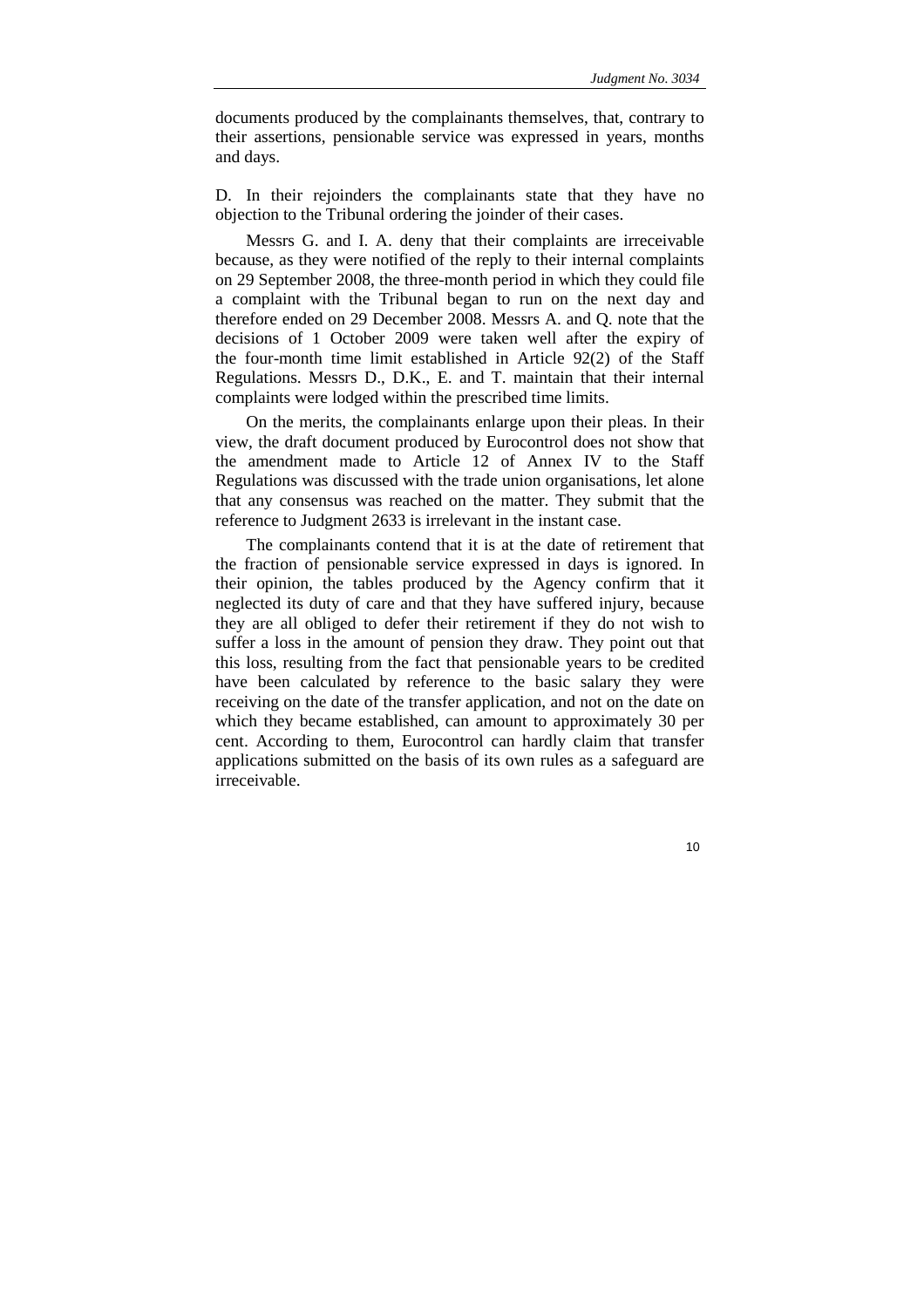Messrs A. and Q. explain that, if necessary, in addition to the quashing of the implied rejection of their internal complaints, they seek the setting aside of the explicit decisions taken on 1 October 2009. With the exception of Messrs D., D.K., E. and T., the other complainants formulate a new claim seeking to have the fraction of pensionable service expressed in days "converted into cash" and to have the corresponding sum paid to them.

E. In its surrejoinders the Agency reiterates its position. It maintains that the complaints filed by Messrs G. and I. A. are time-barred and states that, at Eurocontrol, the authors of the relevant provisions "clearly decided that the date on which the reply to an internal complaint is received should count when calculating the time limit for filing a complaint with the Tribunal". It submits that the claim which most of the complainants have added in their rejonders, seeking to have the fraction of pensionable service expressed in days converted into cash, is new and therefore irreceivable.

On the merits, the Agency argues that the issue raised in that claim is unconnected with the question of transferring pension rights, and that in reality the complainants are challenging the contents of Article 3 of Annex IV to the Staff Regulations. It emphasises that the transfer of pension rights is not compulsory, but when officials decide to avail themselves of this option, they do so in full knowledge of the facts, after receiving a calculation of the pensionable years which will be credited to them. It points out that the royal decree of 25 April 2007, which entered into force on 1 June 2007, contains no provisions suggesting that transfer applications submitted prior to that date could be accepted.

## CONSIDERATIONS

1. Under Article 12 of Annex IV to the Staff Regulations an official who enters the service of Eurocontrol is entitled to have paid to the Agency the updated capital value of the pension rights acquired by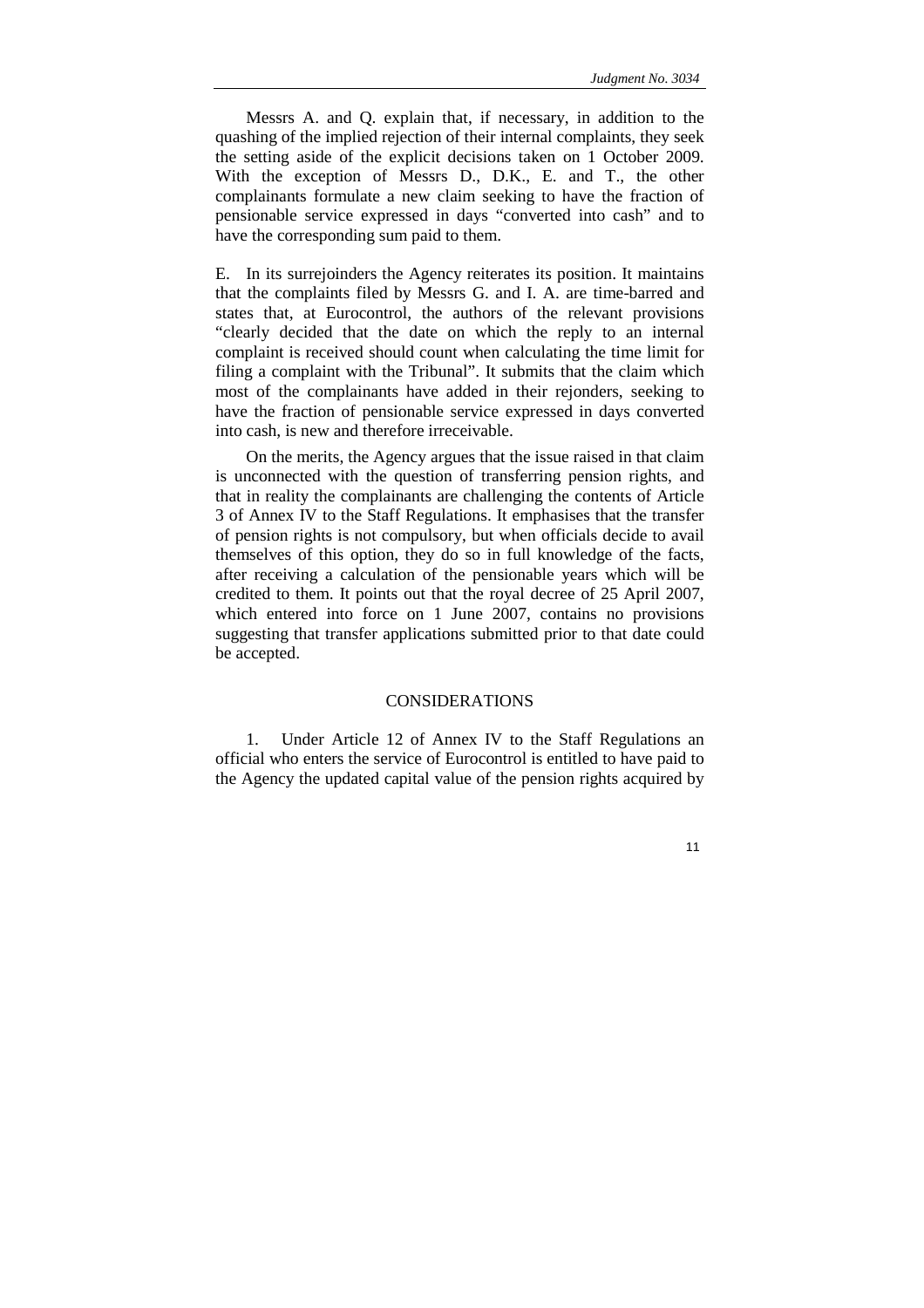him by virtue of his previous activities "if the regulations or the contract to which he was subject in his previous post so allow".

Rule of Application No. 28 sets out the arrangements for implementing this article and, in particular, the rules for determining the number of pensionable years to be credited in the Eurocontrol scheme in respect of pension rights transferred from another scheme.

2. The original version of these texts stipulated that pension rights had to be transferred when the official became established. Thus, an official could exercise his/her right to make such a transfer only within six months of the date of establishment and the pensionable years credited to him/her were calculated by reference to his/her basic salary at that date.

3. According to the above-mentioned terms of Article 12 of Annex IV to the Staff Regulations, the possibility of effecting such a transfer from a national pension scheme was subject to the existence of provisions authorising this transfer in the national law of Eurocontrol Member States. However, the adoption of laws and regulations to this effect has taken place so gradually that, to date, some States have still not passed such legislation.

4. In Belgium, the host country of Eurocontrol's Headquarters and the country of origin of many of the Agency's officials, the negotiations preceding the adoption of national legislation permitting the transfer of pension rights proved to be long and arduous. Indeed, they gave rise to complaints before the Tribunal which were partly aimed at obtaining redress in respect of the Agency's alleged failure to show due diligence in the negotiations. These complaints were dismissed by Judgment 2204.

In the end, it was not until 1 June 2007 that such transfers became possible by virtue of the entry into force of a royal decree of 25 April 2007 which, as from 1 June 2007, brought Eurocontrol within the scope of a Belgian law of 10 February 2003 which had already authorised this kind of transfer for officials of the European **Communities**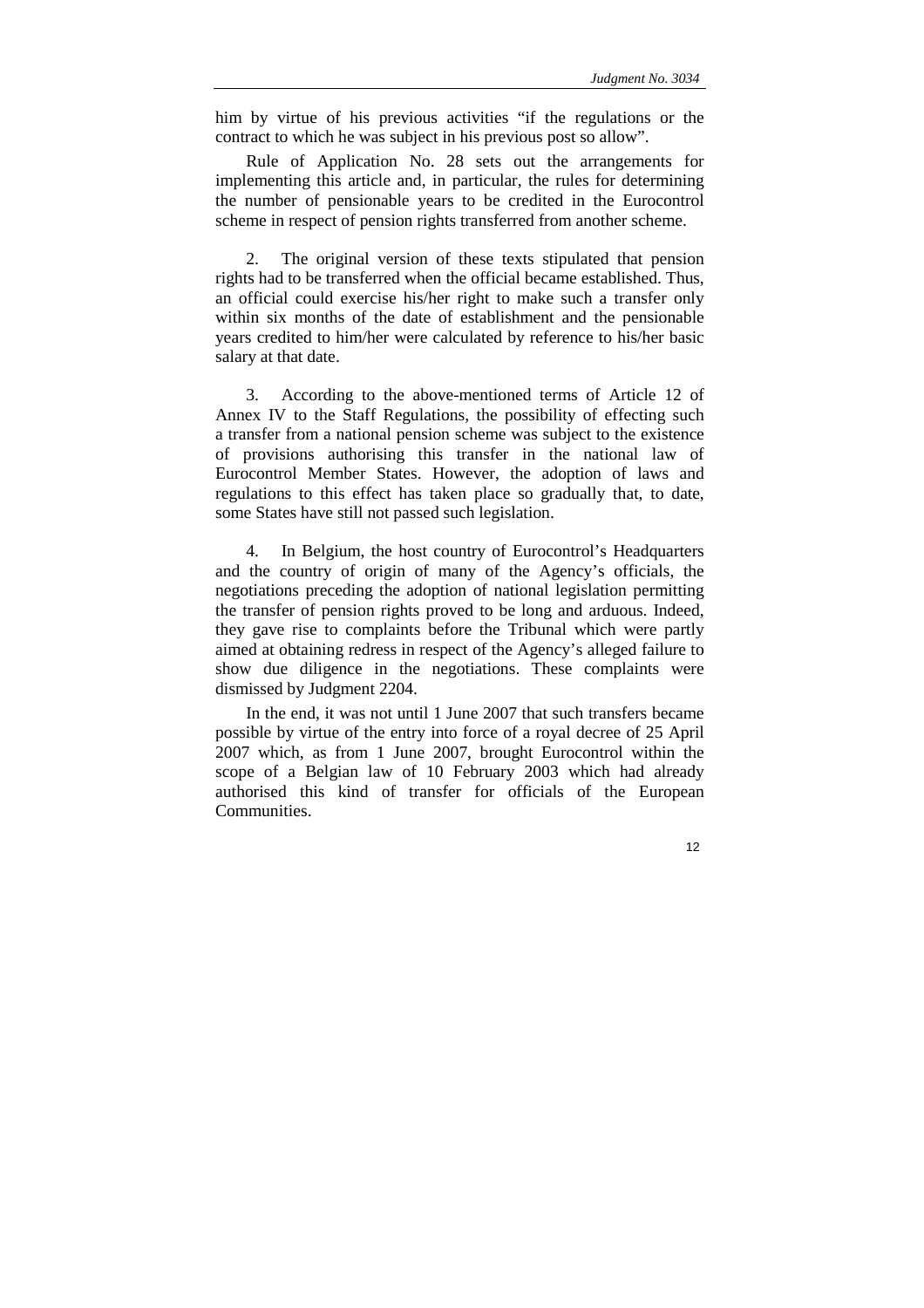5. The complainants, all of whom had acquired pension rights with Belgian pension schemes, then requested the transfer of these rights to the Agency's pension scheme, as Information Note to Staff No. I.07/05 of 31 May 2007 invited them to do if they wished to take advantage of this arrangement.

6. However, during the above-mentioned negotiations, two series of events had taken place, which are of particular relevance to this dispute.

(a) On 17 June 1991 the Permanent Commission of Eurocontrol, acting out of consideration for officials who had not submitted their application for the transfer of pension rights within six months of becoming established or, above all, who had been unable to do so because such transfers had not yet been authorised by the legislation of their country of origin, adopted "[e]xceptional temporary provisions having the force of service regulations" to exempt the persons concerned from the time bar. These provisions, which were subsequently incorporated into the Staff Regulations as Appendix IIIa, specified that requests could be submitted within six months of the effective date of the provisions or, in the case of officials who in their previous post had been subject to regulations or to a contract which did not permit such a transfer, of the date on which such a transfer became possible.

Office Notice No. 11/91 of 27 June 1991, in which the provisions in question were published, explained inter alia that, in the case of officials who were as yet unable to benefit from a transfer owing to the contract or regulations governing their previous post, "[a]pplication may, as a safeguard, be made […], or the date on which the transfer becomes possible can be awaited".

The possibility of submitting such an application as a safeguard was likely to be of particular interest to officials who had acquired rights under Belgian pension schemes, since on 21 May 1991 Belgium had adopted a law, the specific purpose of which was to authorise the transfer of these pension rights to "institutions governed by public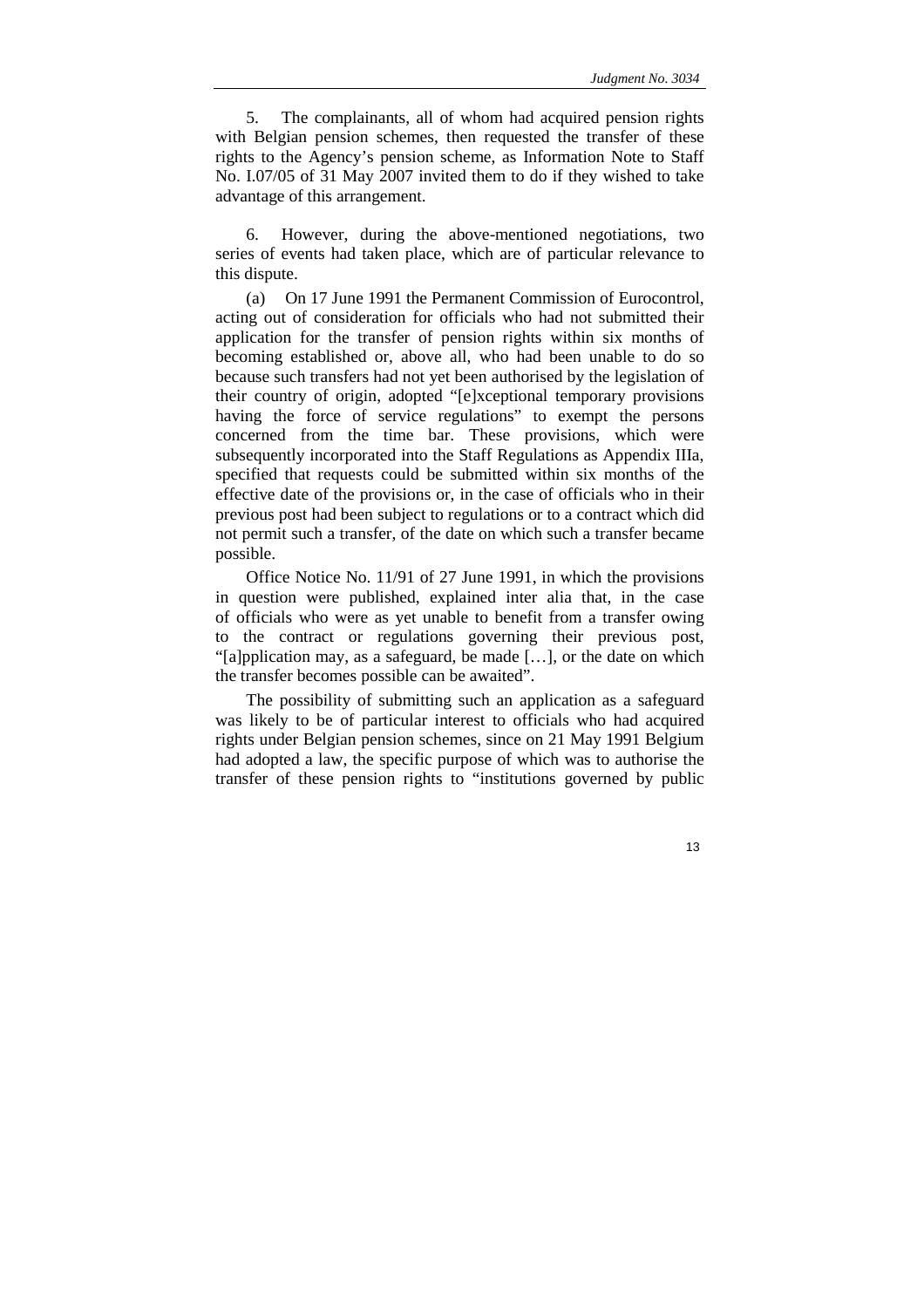international law", and bringing Eurocontrol officials within its scope was contemplated at that time.

Pursuant to this Office Notice, some of the complainants submitted their first application for a transfer.

However, the arrangements foreseen under the law of 21 May 1991, which were based on a legal subrogation mechanism rather than on the transfer of the actuarial equivalent or the repurchase value of pension rights, were deemed to be financially too disadvantageous by Eurocontrol. The Agency consequently refused to conclude an agreement with Belgium on that basis, with the result that Eurocontrol officials could not benefit from the above-mentioned law and, as stated above, they had to wait until 1 June 2007 before it became possible to transfer their pension rights.

(b) In the meantime, the Permanent Commission of Eurocontrol had adopted a radical reform of the Agency's pension scheme that became effective as of 1 July 2005. The numerous measures forming part of this reform, which was aimed at restoring the scheme's financial viability and which the Tribunal found to be lawful in Judgment 2633, included an amendment of the above-mentioned Article 12 of Annex IV to the Staff Regulations.

Under the new version of this Article 12, which was adopted on 5 November 2004, the number of pensionable years credited to an official who transferred pension rights acquired with another scheme was no longer calculated by reference to the official's basic salary at the date of his establishment, but by reference to his basic salary at the date of his transfer application and to his age and the exchange rate in force on that date.

This amendment, which echoed that made in 2004 by the European Communities to similar provisions on the transfer of pension rights in the Staff Regulations governing their own officials, placed the Agency's officials in a less advantageous position than they had enjoyed under the original texts. The mathematical formula used to determine the number of pensionable years taken into account in the Eurocontrol scheme, and the fact that the persons concerned had generally become established long before it became possible for them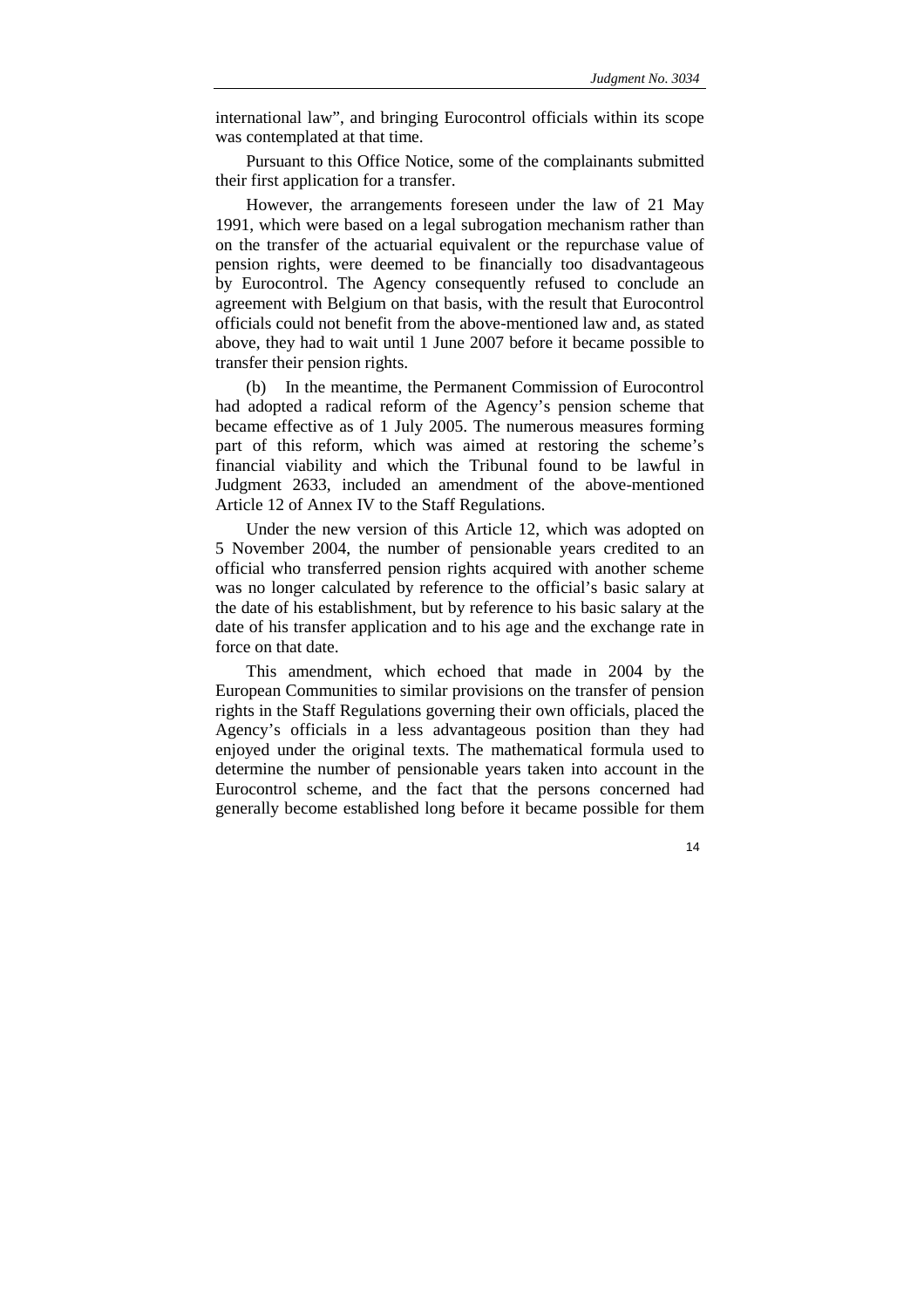to transfer their pension rights, meant that the number of pensionable years which would henceforth be credited to them was often considerably smaller.

The new version of Rule of Application No. 28, which gave effect to this amendment of the Staff Regulations and which was drafted with some delay, was published in Office Notice No. 20/07 of 31 May 2007, on the eve of the entry into force of the royal decree authorising the transfer of pension rights acquired under Belgian schemes. The Office Notice explained that officials who, before its date of publication, had submitted a transfer request and whose previous contract or employment scheme had allowed such transfer, would be subject to the former provisions of Article 12 of Annex IV to the Staff Regulations.

7. The complainants, who were not in that situation since they could apply for the transfer of their pension rights only as from 1 June 2007, had pensionable years credited to them in accordance with the new provisions of Article 12 and Rule of Application No. 28.

As they nevertheless considered that they were entitled to benefit from the more favourable provisions previously in force, they lodged internal complaints in accordance with the procedure set forth in Article 92 of the Staff Regulations against the decisions by which the Director General had determined those pensionable years.

The Joint Committee for Disputes issued a divided opinion with respect to these internal complaints. The Director General, concurring with the opinion of two members of this body who held that these decisions were lawful, dismissed the complainants' internal complaints.

8. The 51 complainants are now impugning all these decisions concerning them.

9. In their original complaints registered on 28 September 2009, two of the complainants, Messrs A. and Q., challenged what they deemed to be implied decisions rejecting their internal complaints,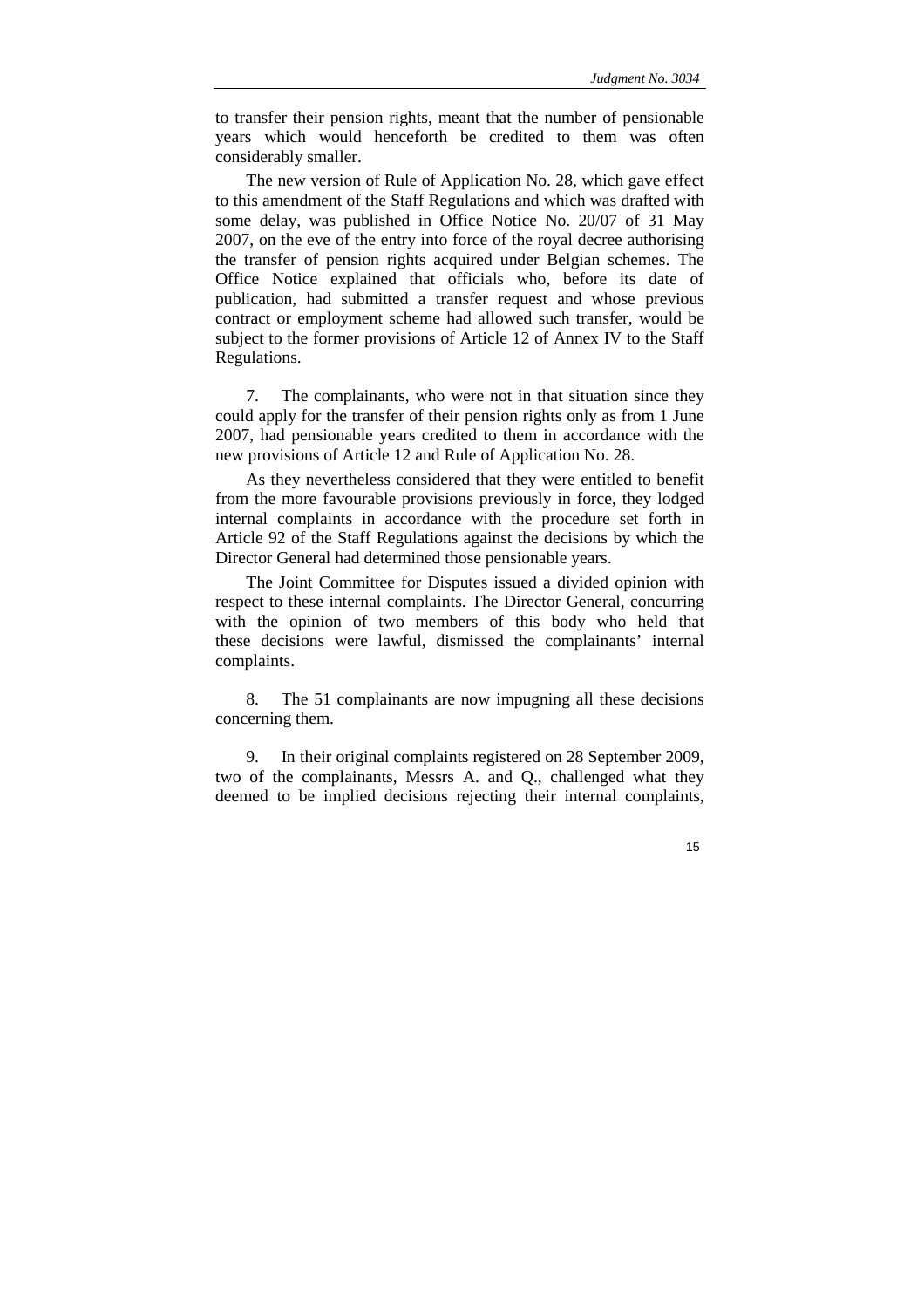after the expiry of the four-month time limit as from the date on which they were lodged, pursuant to Article 92(2) of the Staff Regulations.

However, attention must be drawn to the fact that the rules concerning the receivability of complaints before the Tribunal are established exclusively by its own Statute. In particular, the possibility of lodging a complaint against an implied rejection is governed solely by the provisions of Article VII, paragraph 3, of the Statute, which states that an official may file a complaint "[w]here the Administration fails to take a decision upon any claim of an official within sixty days from the notification of the claim to it". When an organisation forwards a claim before the expiry of the prescribed period of sixty days to the competent advisory appeal body, this step itself constitutes "a decision upon [the] claim" within the meaning of these provisions, which forestalls an implied rejection which could be referred to the Tribunal (see, on these points, Judgments 532, 762, 786 or 2681). As it is not disputed that, in the instant case, the Agency had forwarded the complainants' internal complaints to the Joint Committee for Disputes within this prescribed period of time, the persons concerned were wrong in believing that they could challenge the implied rejection of these complaints.

Subsequently, however, by decisions of 1 October 2009, the Director General explicitly rejected the two internal complaints in question after the Committee had given its opinion. As in their rejoinders the persons concerned have indicated that they also challenge these explicit decisions inasmuch as this may be necessary, their claims must be deemed to be directed against these decisions and in this respect their complaints should be assimilated with those of the other complainants.

10. Numerous applications to intervene have been submitted by other officials. Some of them are interveners in several cases.

11. The complainants do not object to the joinder of all the complaints which has been requested by the Agency. Since these complaints seek the same redress and rest on submissions which are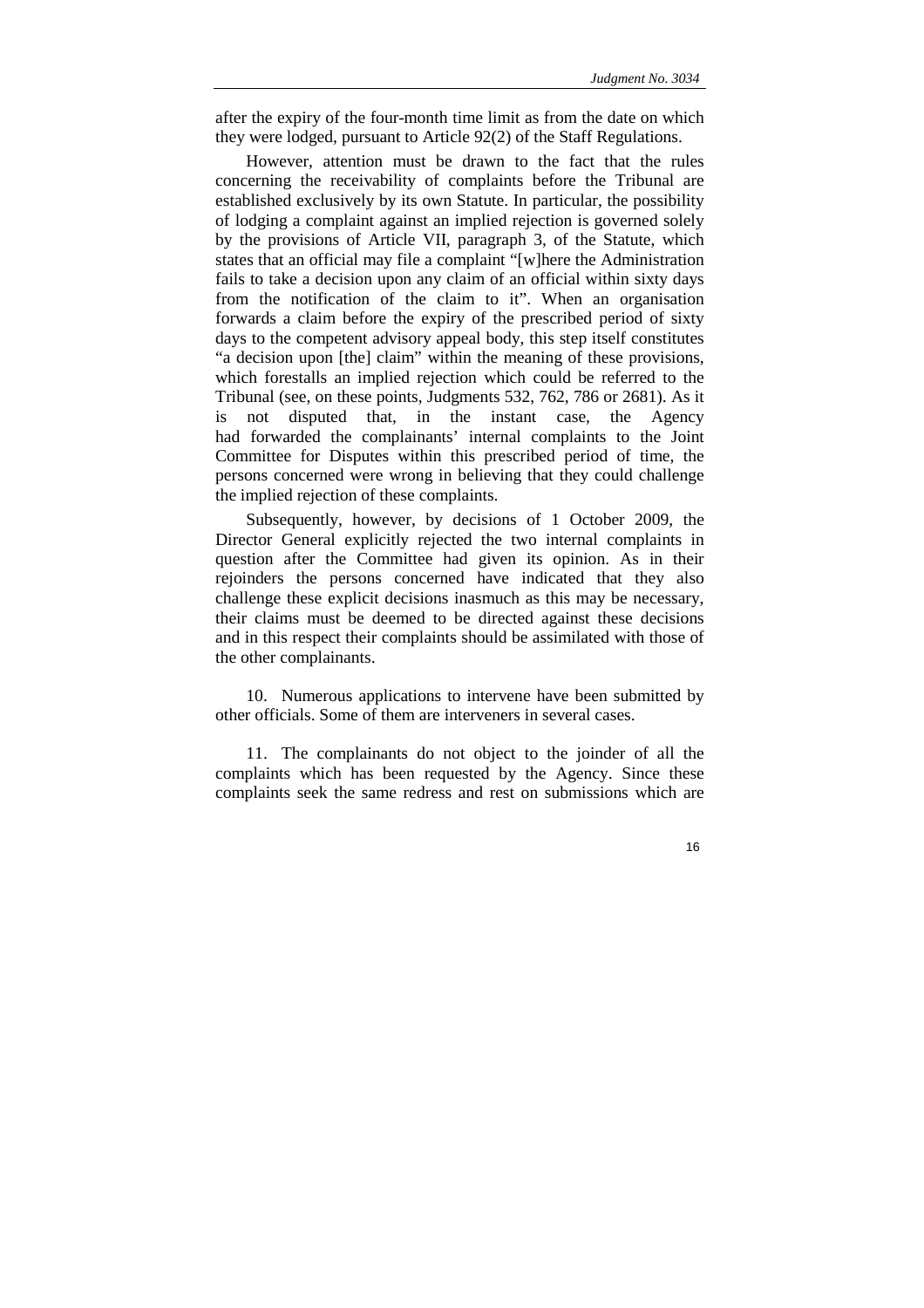mostly very similar, the Tribunal considers that they should be joined in order that they may form the subject of a single ruling.

12. The Agency raises several objections to the receivability of the complaints.

13. First, it submits that many of the complainants were notified of the impugned decisions well before the date mentioned in their submissions, so that in reality their complaints were filed out of time. It considers that their assertions in this respect are "not in the least credible" and that the persons in question have taken "liberties […] with the time limits".

However, in accordance with the principles governing the burden of proof when determining the receivability of complaints, it is up to the organisation which intends to rely on late submission to establish the date on which the impugned decisions were notified (see Judgments 723, under 4, or 2494, under 4). Since the Agency has failed to produce any acknowledgement of receipt or other document attesting to the date on which the decisions in question were notified, it has not furnished proof of the alleged late submission. This argument will therefore not be accepted.

14. Secondly, Eurocontrol submits that Messrs G. and I. A., who themselves say that they received the decisions concerning them on 29 September 2008, were time-barred when they impugned these decisions before the Tribunal on 29 December 2008. It contends that their complaints were lodged after the expiry of the three-month period, beginning on the day of notification of the decision rejecting an internal complaint, laid down in Article 93(3) of the Staff Regulations.

It must be emphasised in this respect that, as stated earlier, the conditions governing the receivability of complaints before the Tribunal are governed exclusively by the provisions of its own Statute. As was recently recalled in Judgment 2863, which was delivered in a case also concerning Eurocontrol, an organisation which has recognised the jurisdiction of the Tribunal may not depart from the rules which it has thus accepted. Article VII, paragraph 2, of the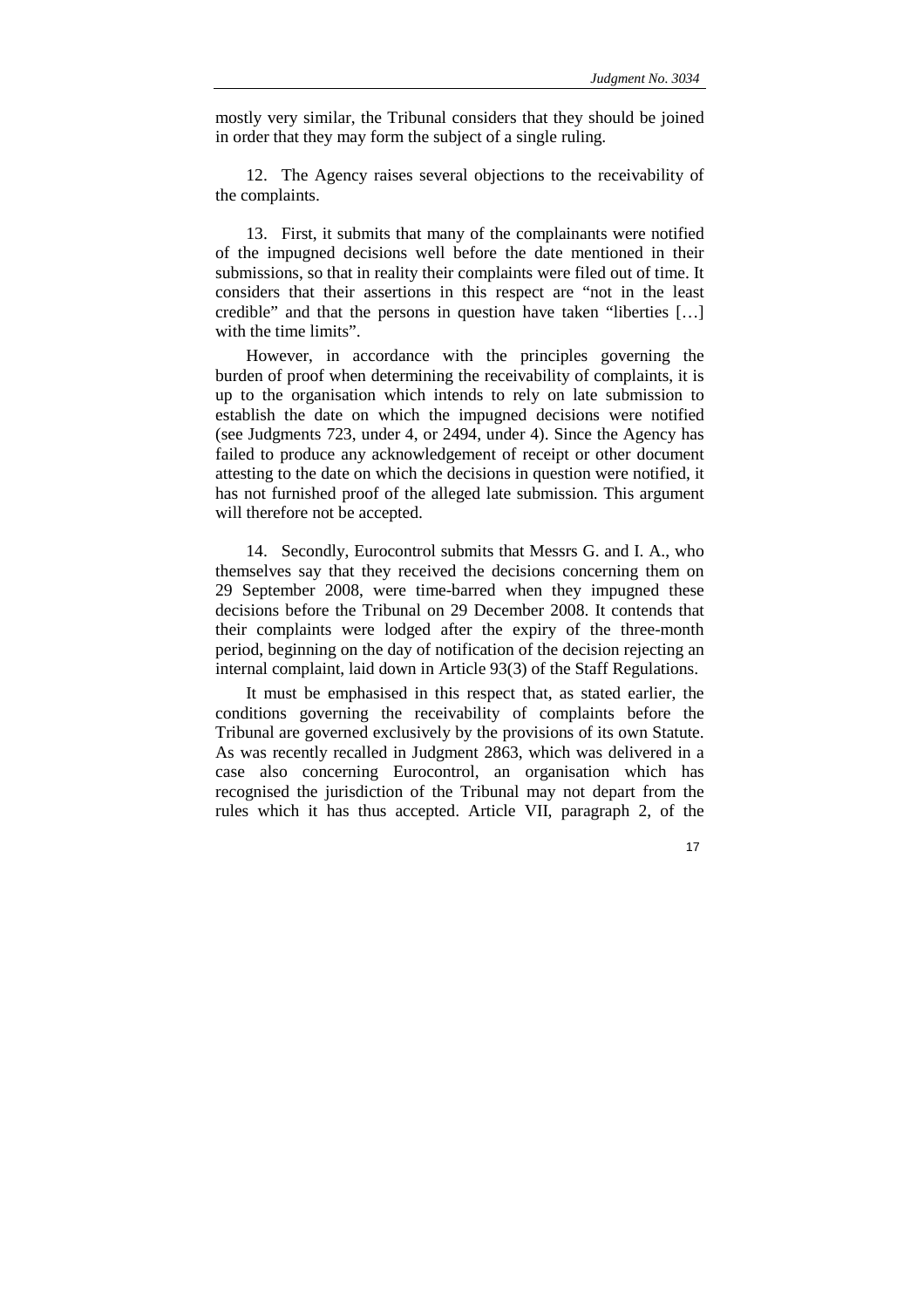Statute of the Tribunal states that, "[t]o be receivable, a complaint must [...] have been filed within ninety days after the complainant was notified of the decision impugned or, in the case of a decision affecting a class of officials, after the decision was published". It is therefore unlawful for Article 93 of the Staff Regulations to set a different time limit for filing a complaint by specifying that that limit is three months instead of ninety days. Moreover the Tribunal's case law indicates that the time limit laid down in the above-mentioned Article VII, paragraph 2, starts to run on the day after, and not on the day on which, the impugned decision is taken (see, for example, Judgment 2244, under 5).

In the instant case, this period for filing a complaint expired on 28 December 2008. However, as that was a Sunday, the complaints of the persons concerned could still be filed on the following day (see Judgments 306, 517 and 2250, under 8). Since they were registered on 29 December 2008, as stated earlier, they are therefore receivable.

15. Thirdly, the Agency submits that the complaints of Messrs D., D.K., E. and T. are irreceivable because their internal complaints were not submitted through their "immediate superiors" within three months, as required by Article 92(2) and (3) of the Staff Regulations.

While the complainants contend in a convincing manner that they did lodge their internal complaints within the applicable time limit, the evidence on file shows that they were probably not submitted through the complainants' immediate superiors. However, as the Tribunal has frequently stated, the procedural rules for lodging an internal appeal must not set a trap for staff members who are endeavouring to defend their rights; they must not be construed too pedantically and, if they are broken, the penalty must fit the purpose of the rule. For that very reason, an official who appeals to the wrong body does not on that account forfeit the right of appeal. In such circumstances this body must forward the appeal to the competent body within the organisation in order that it may examine it and the person concerned is not deprived of his/her right of appeal (see, in this connection, Judgments 1832, under 6, and 2882, under 6).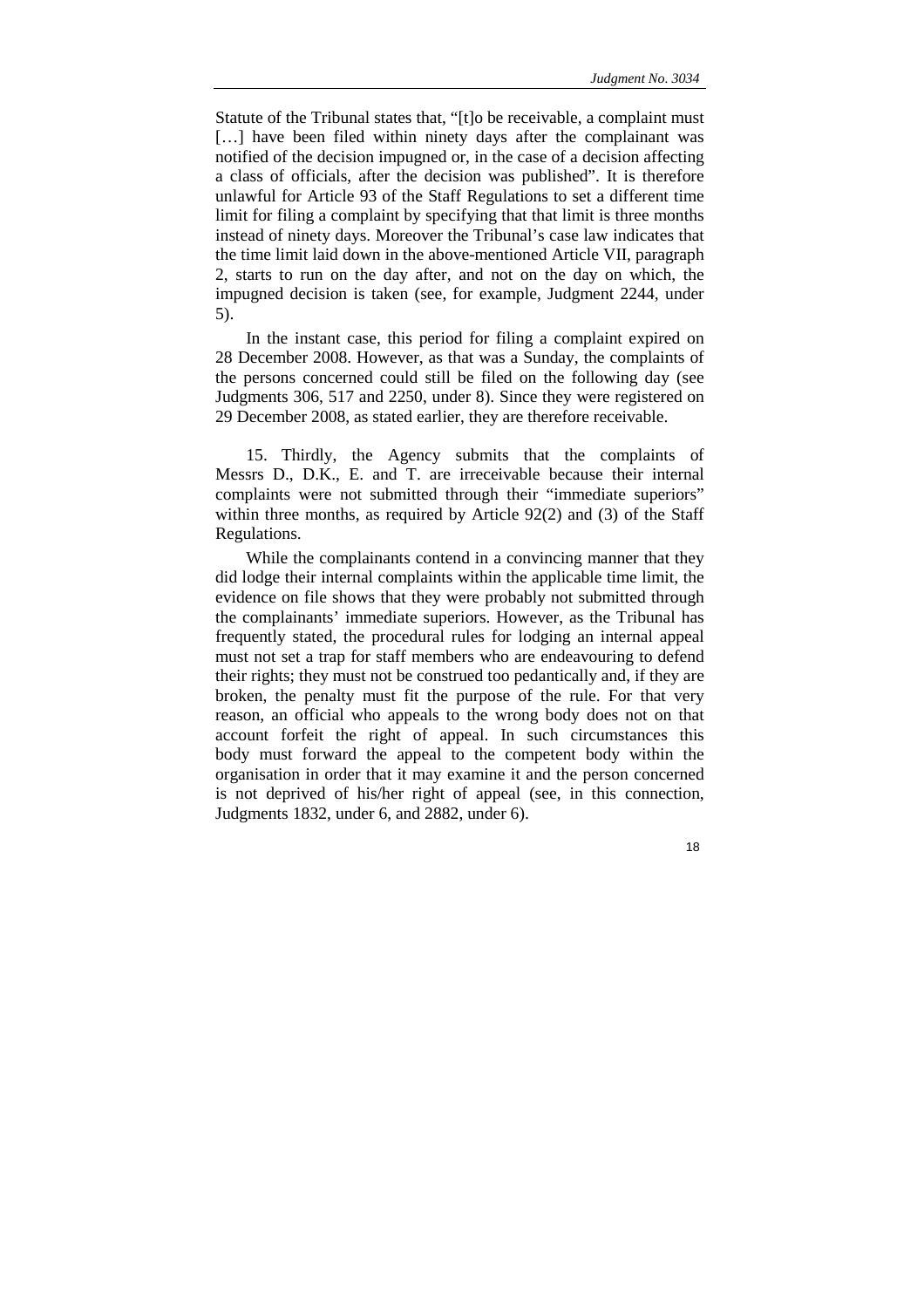In accordance with that case law, this objection to receivability will thus be dismissed.

16. On the other hand, the Agency is right to challenge the receivability of a claim added by most of the complainants in their rejoinder, seeking the payment of a sum corresponding to the conversion into cash of the fraction of their pensionable service expressed in days. As the Tribunal has consistently held, a complainant may not, in his or her rejoinder, enter new claims not contained in his or her original complaint (see Judgments 960, under 8, 1768, under 5, or 2996, under 6). For this reason, this additional claim can only be dismissed.

17. The complainants' main argument is that, generally speaking, the Agency could not lawfully make them subject to the new provisions of the Staff Regulations and Rules of Application thereof which had been introduced as part of the pension scheme reform that entered into force in 2005.

18. They first submit that, contrary to the terms of the Memorandum of Understanding of 16 July 2003, the representative trade union organisations at Eurocontrol were not consulted about the amendment of Article 12 of Annex IV to the Staff Regulations before its adoption on 5 November 2004.

As the Tribunal already noted in the aforementioned Judgment 2633, the evidence on file indicates that the Agency's trade unions were widely associated in preparations for the pension reform. Their representatives were invited to participate in numerous meetings on this subject and the Agency has produced as an annex to its reply a draft document, entitled "Text of compromise proposal on pension reform as discussed with social partners on 13.10.04", which proves that such consultation really took place. While the plan to amend Article 12 of Annex IV to the Staff Regulations does not seem to have been specifically debated at that meeting, the trade union organisations were nonetheless informed of it. In addition, it must be noted that, contrary to what the complainants seem to think,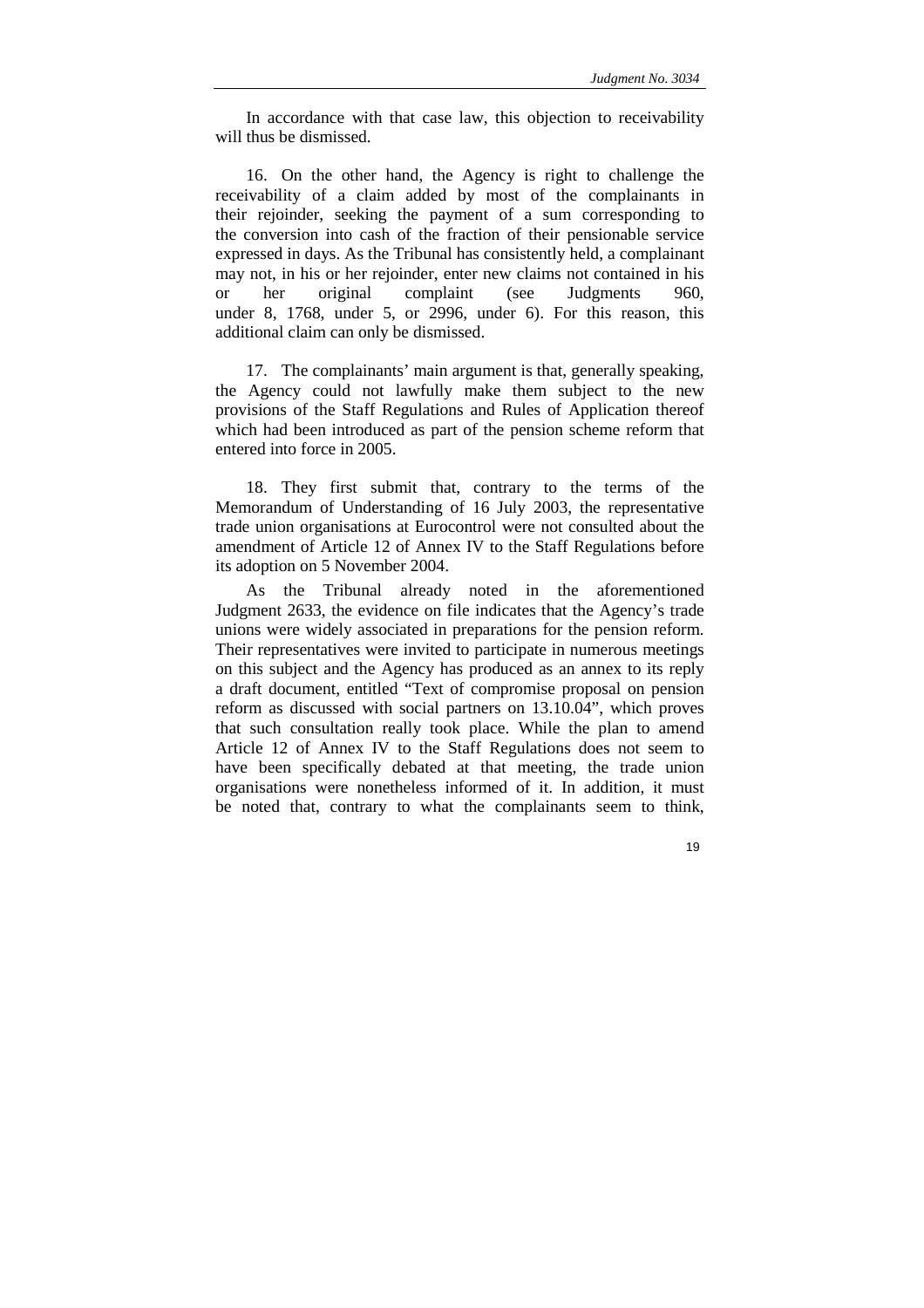compliance with the Memorandum of Understanding of 16 July 2003 does not signify that consensus between the Agency and these organisations must be achieved on any substantive amendment of an article of the Staff Regulations. This argument will therefore be dismissed.

19. The complainants then state that, even supposing that Article 12 of Annex IV to the Staff Regulations should have been applied in its current version, the Agency did not comply with it. Citing the case law of the Court of Justice and the Court of First Instance of the European Union relating to the application of provisions of the Staff Regulations of Officials of the European Communities which are similar to those of Article 12, they contend that Eurocontrol was under an obligation to credit them with pensionable years in such a way that the pension rights which they had acquired with a national scheme by the date on which they entered the Agency's service were preserved in full. According to the complainants, in order for the provisions of Article 12 to be made consistent with this requirement, they should be construed as meaning that the application of the rule that the pensionable years to be credited are calculated by reference to basic salary at the date of the transfer request is subject to the condition that, when the person concerned became established, such a transfer was already possible.

20. This Tribunal is not bound by the case law of the European Union's judicial bodies. It must further be noted that the legal context of this case law is different. Unlike the above-mentioned Article 12 which is in force in Eurocontrol, the provisions of Article 11 of Annex VIII to the Staff Regulations of Officials of the European Communities, which formed the basis of this case law, do not restrict the transfer of pension rights by requiring this to be authorised by the regulations or contract to which the person concerned was subject in his/her previous post. Moreover, more generally speaking, the legal framework governing European Union staff, which allows pension rights acquired in a Member State to be transferred to the Community pension scheme on the conditions established by this case law, differs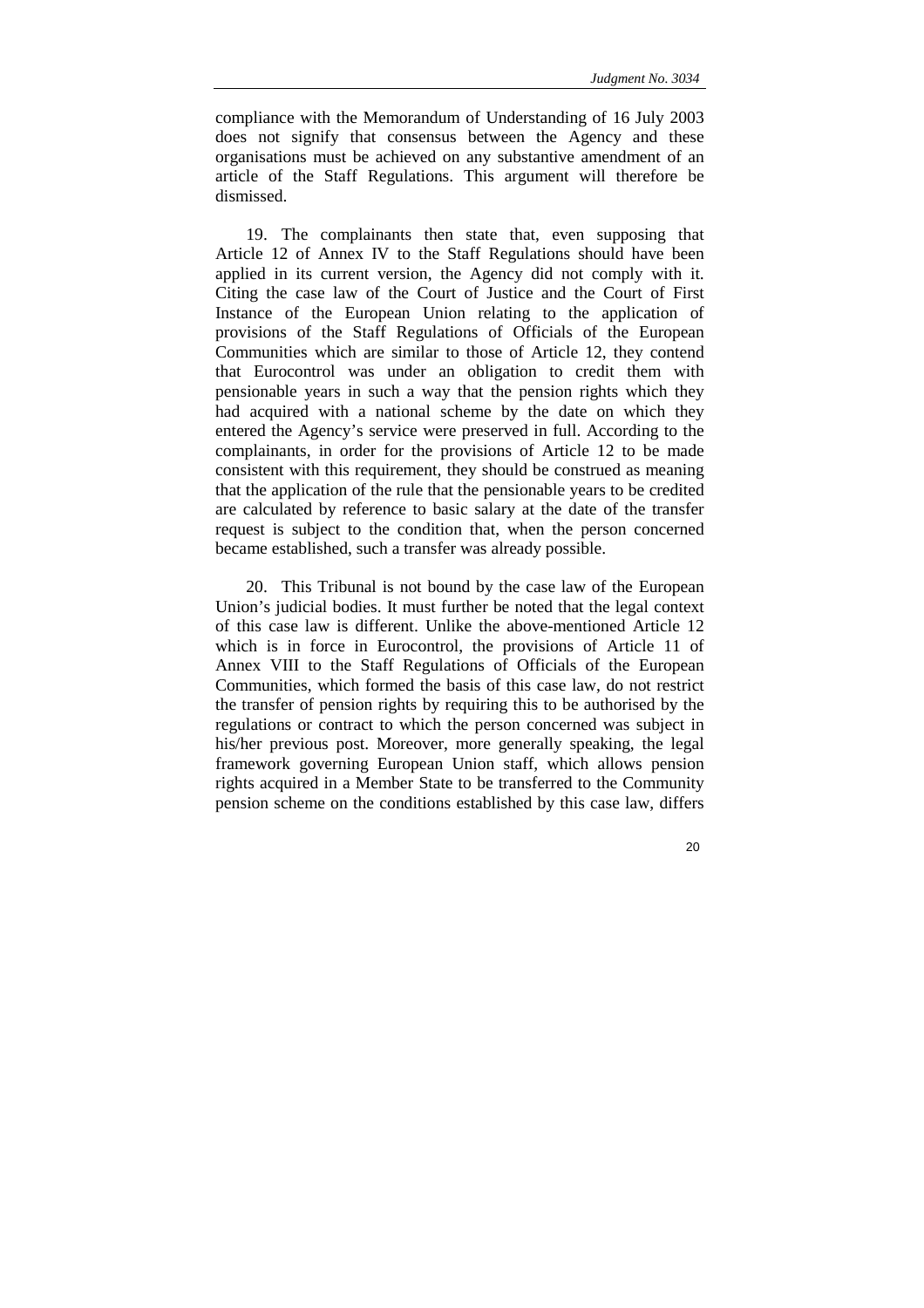from that which applies to Eurocontrol staff in that the provisions of the Staff Regulations are not binding on the Agency's Member States. In addition, the interpretation of Article 12 suggested by the complainants conflicts directly with both the letter and the spirit of the provisions of this article, which were formulated with a view to taking account, in all cases, of the person's situation at the date of his/her application for the transfer of pension rights, and not at the date of his/her establishment.

21. The complainants also submit that the Agency breached their property rights with this new method of determining the pensionable years to be credited to them.

22. Although the Tribunal has already had occasion to state that international organisations must respect their officials' property rights (see Judgment 2292, under 11), this plea will not succeed in the instant case. The complainants' pension benefits probably do not equate exactly to the capital of their transferred rights, but this situation, which is inherent in the functioning of every social insurance scheme, is in itself by no means abnormal, provided of course that any losses suffered by the persons concerned remain minimal. There is no evidence to show that the conditions on which the pensionable years credited to the complainants were calculated result in non-compliance with this requirement, even though they are indeed less favourable than those provided for under the previous rules. Moreover, it would in any case be difficult to tax the Agency with thus despoiling its officials, as it must be emphasised that the transfer of pension rights acquired with a national pension scheme is no more than an option available to them, which they are free not to use if they prefer to maintain their pension rights as they stand under their original scheme.

23. The complainants likewise submit that the new provisions breach the principle of the equal treatment of officials. This principle is not, however, cited here, as is usually the case, in order to demand that similar or comparable situations be governed by the same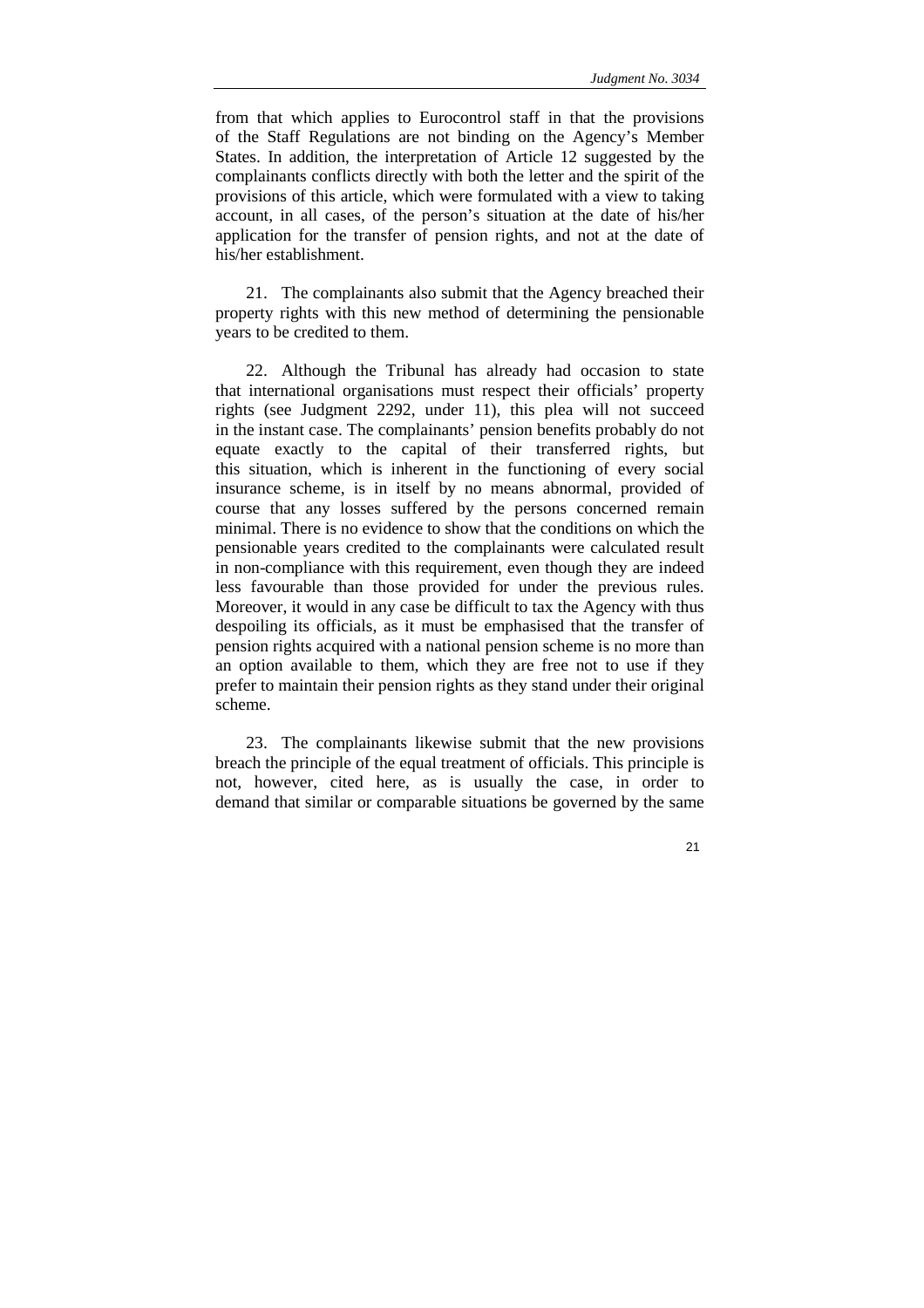rules, but in support of the argument that dissimilar situations must be subject to rules taking account of this dissimilarity. In the complainants' opinion, Eurocontrol could not lawfully apply the same provisions to officials established by 1 June 2007 who had pension rights with Belgian schemes, and to officials who were established by that date but whose pension rights acquired with their original scheme could already be transferred, or indeed to officials who had acquired pension rights with Belgian schemes but who became established after that date, as the former, unlike those in the latter two categories, were unable to transfer their pension rights at the time when they became established.

24. However, where an international organisation is required to apply the principle of equal treatment to officials in dissimilar situations, the Tribunal's case law allows the organisation a broad discretion to determine the extent to which the dissimilarity is relevant to the rules concerned and to define rules taking account of that dissimilarity (see, for example, Judgments 1990, under 7, or 2194, under  $6(a)$ ). When a revision of staff regulations takes place, as occurred here, it will inevitably affect various categories of staff differently, depending on their personal or professional characteristics, such as their age or career pattern, and the organisation should naturally not be required to define specific legal rules for each category. In the instant case, Eurocontrol, which had temporarily established a specific set of rules for some officials, did not consider that the difference in the situation of the categories of officials mentioned by the complainants was such as to require that they be made subject to different rules. In light of the available evidence, the Tribunal does not consider that this approach constituted an abuse of the Organisation's discretion in this matter.

25. In the complainants' opinion the Agency breached its duty of care towards its officials by issuing and then applying the new provisions of the Staff Regulations and Rules of Application thereof determining the pensionable years to be credited when pension rights are transferred, since these provisions "plainly ignored the interests" of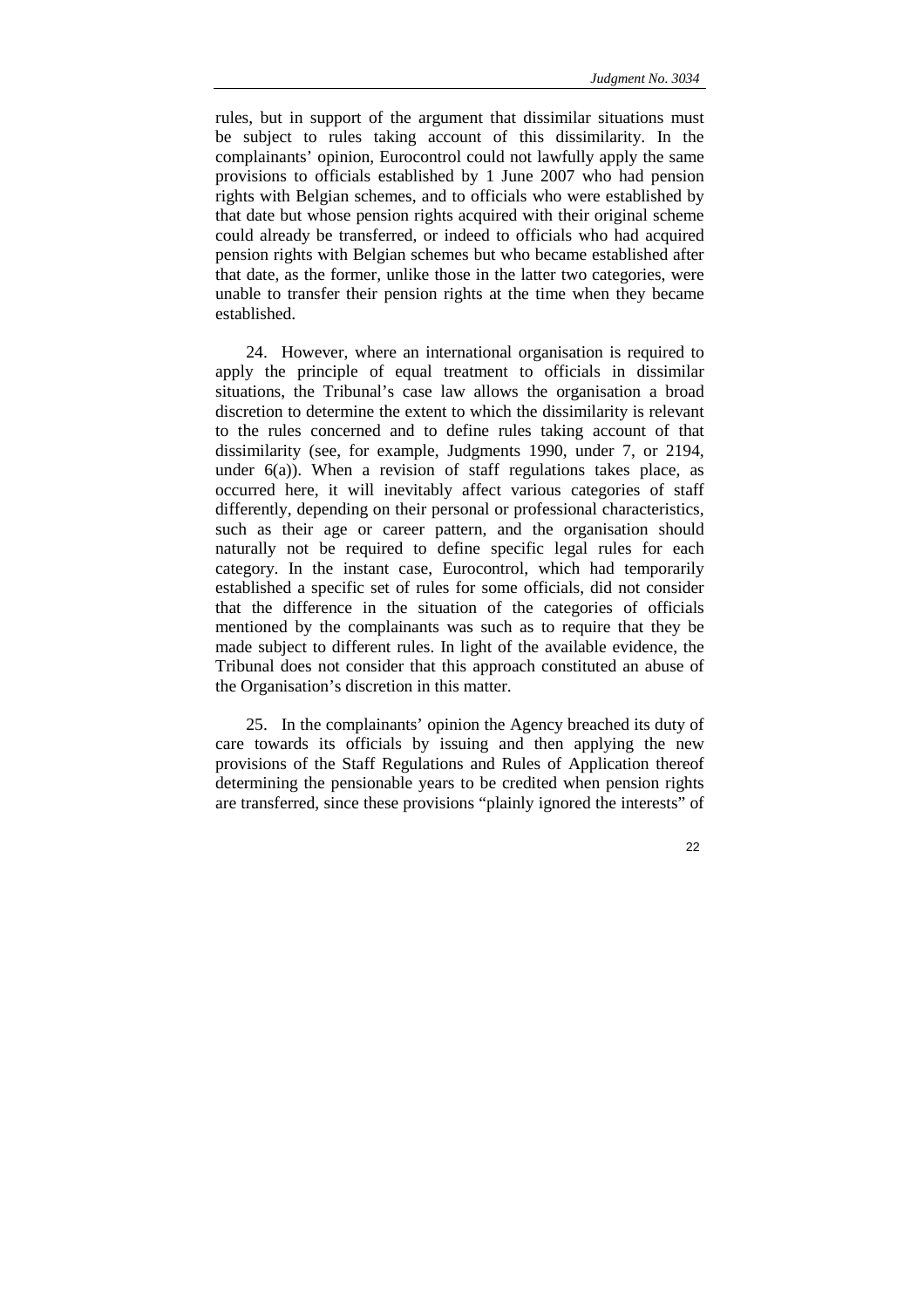the staff members concerned. But the duty of care which an international organisation owes to its officials obviously does not imply that the organisation must, as a matter of principle, refrain from adopting rules which are less favourable to its staff than those previously in force, or that it must exempt staff from the normal application of such rules.

26. Some complainants submit, more specifically, that the Agency breached this duty of care by publishing the amended version of Rule of Application No. 28 just before the entry into force, on 1 June 2007, of the Royal Decree permitting the transfer of pension rights acquired with Belgian pension schemes. While it would certainly have been advisable to have drafted this amendment sooner, from the legal point of view it simply gave effect to the new version of Article 12 of Annex IV to the Staff Regulations, which had been in force since 1 July 2005. In itself, the amendment did not therefore deprive the persons concerned of any legal right, and, as stated above, the duty of care which an organisation owes to its officials does not require it to abstain from making them subject to the applicable rules solely because they are unfavourable to them.

27. The complainants tax the Agency with ignoring the fraction of pensionable service expressed in days in calculating the amount of their pensions. Contrary to what they apparently believe, this issue, which is tantamount to challenging the lawfulness of Article 3 of Annex IV to the Staff Regulations defining the conditions for payment of pensions, does not solely affect the situation of officials who transfer pension rights acquired with a national scheme. But it must be observed that this plea in fact concerns the determination of the amount of an official's pension on his/her retirement, and not the calculation of the years of pensionable service which may be allocated to him/her in the course of his/her career. This plea is therefore of no avail against the impugned decisions in the instant cases.

28. Some of the complainants argue that they were entitled to remain subject to the former provisions because they had filed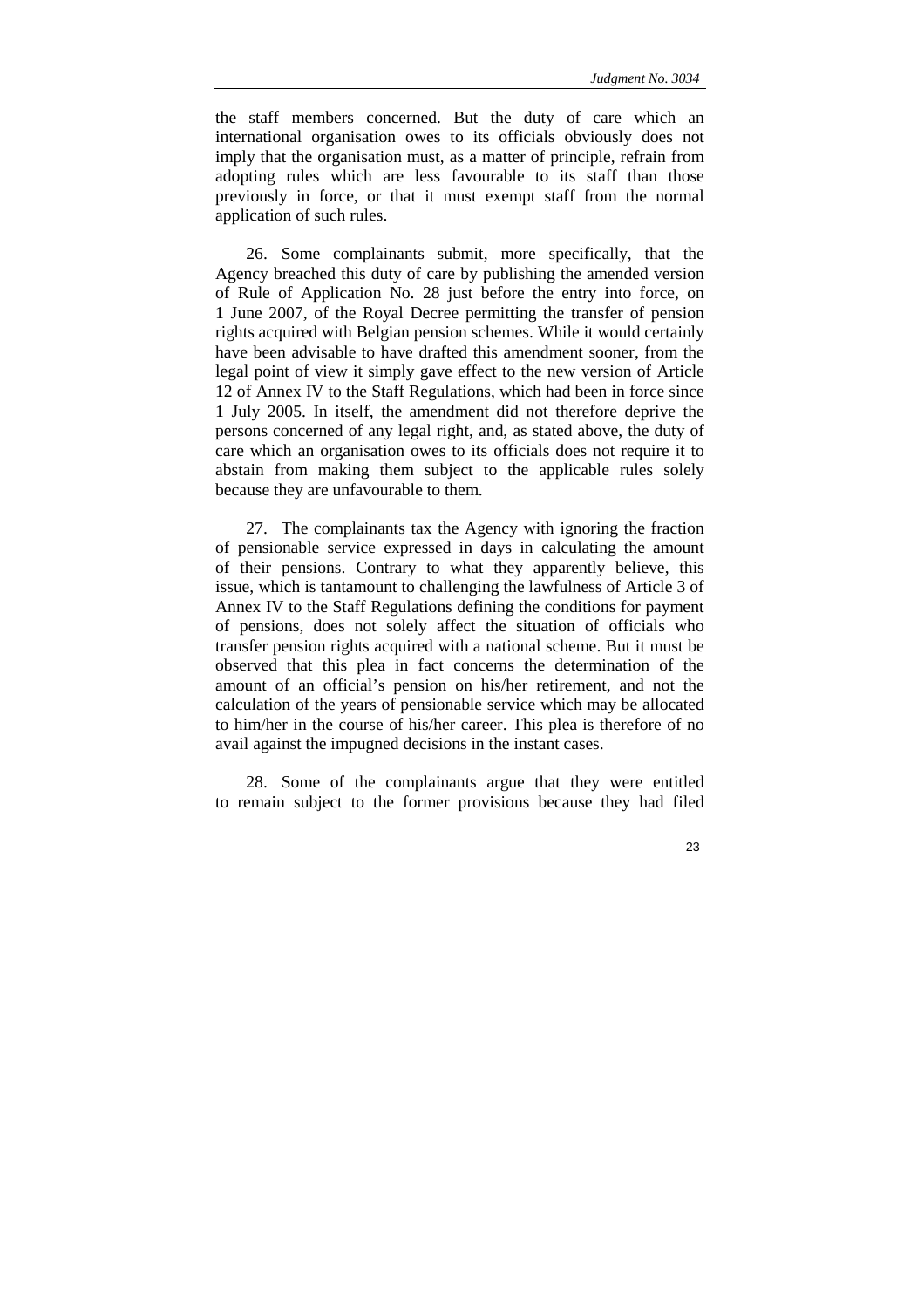a transfer application as a safeguard, before those provisions were amended, on the basis of the above-mentioned Office Notice of 27 June 1991.

29. As stated earlier, the purpose of this Office Notice was to publish and explain the arrangements for implementing the provisions of the Staff Regulations adopted on 17 June 1991 which, without altering the condition that the only officials eligible for a transfer of pension rights were those who, in their previous post, were subject to a contract or to regulations which so allowed, authorised those who did not meet these conditions to submit their application within six months of the date on which this transfer became possible.

With reference to these provisions, the Office Notice added that these persons did not necessarily have to await the entry into force of national laws authorising such a transfer before submitting their application, but that they could do so forthwith "as a safeguard".

30. The Tribunal will not dwell on the complainants' argument that it was in fact possible to transfer pension rights from Belgian schemes before 1 June 2007, with the result that officials who had filed a transfer application pursuant to the Office Notice of 27 June 1991 met the conditions established by that of 31 May 2007 for remaining subject to the former method of calculating pensionable years to be credited. Contrary to that view, the fact that as from 2002 it was envisaged that Eurocontrol would be brought within the scope of the above-mentioned Belgian law – which was in the process of being drafted and which was finally promulgated on 10 February 2003 – is in itself of no legal consequence. Only the actual extension of the scope of the law, which did not occur until the entry into force, on 1 June 2007, of the Royal Decree of 25 April 2007, could make it possible to transfer pension rights acquired with Belgian schemes to the Agency's scheme. In this connection, it is also manifestly wrong to argue that the law of 10 February 2003 applied to Eurocontrol as from its entry into force on 1 January 2002, because Article 3 of this law stipulated that the extension of its application to other institutions governed by public international law was subject to the issuance of a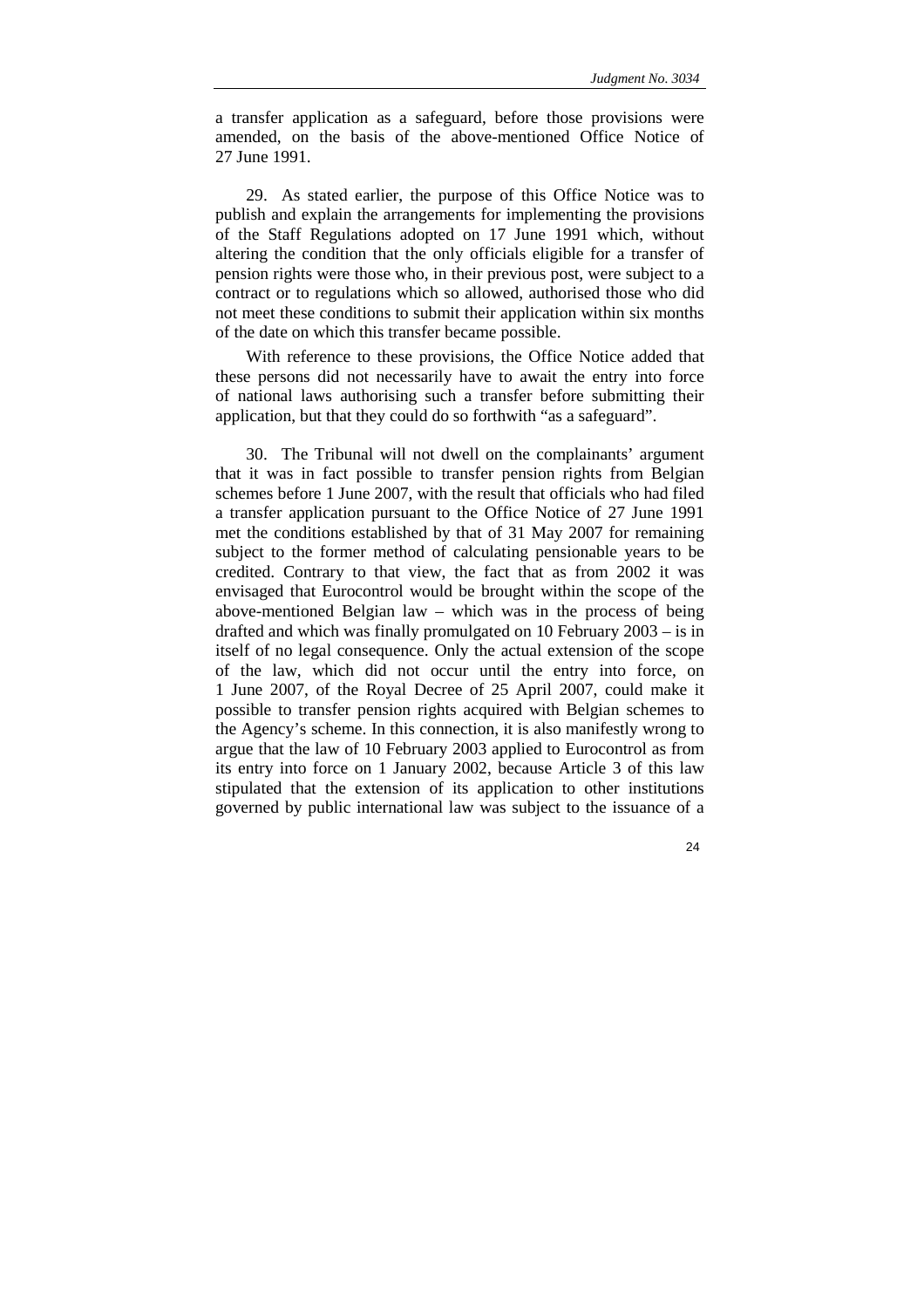royal decree which itself determined the date on which this extension took effect and, in this case, as stated earlier, this was set at 1 June 2007.

31. It was plain from the instructions in the Office Notice of 27 June 1991 that a transfer application submitted in advance pursuant to this notice would be regarded by the Agency as having been validly filed, and not as premature. This would prevent the application from subsequently becoming time-barred if, for example, the person concerned did not confirm it within six months of the date on which the transfer became possible.

32. However, these instructions did not give the officials concerned the right to have this application examined, when the time came, in the light of applicable Staff Regulations and relevant rules on the date on which it was submitted.

33. As the Tribunal stated in Judgment 2459, under 9, an administrative authority, when dealing with a claim, must generally base itself on the provisions in force at the time it takes its decision and not on those in force at the time the claim was submitted. Only where this approach is clearly excluded by the new provisions, or where it would result in a breach of the requirements of the principles of good faith, the non-retroactivity of administrative decisions and the protection of acquired rights, will the above rule not apply.

34. In the instant case, the new provisions of Article 12 of Annex IV to the Staff Regulations and Rule of Application No. 28 provide no indication whatsoever that they were intended to cover only applications submitted after their entry into force. Both the actual terms of these provisions and the circumstances in which they were adopted show, on the contrary, that it was their authors' intention that they should apply to officials who had previously been unable to obtain the transfer of their pension rights.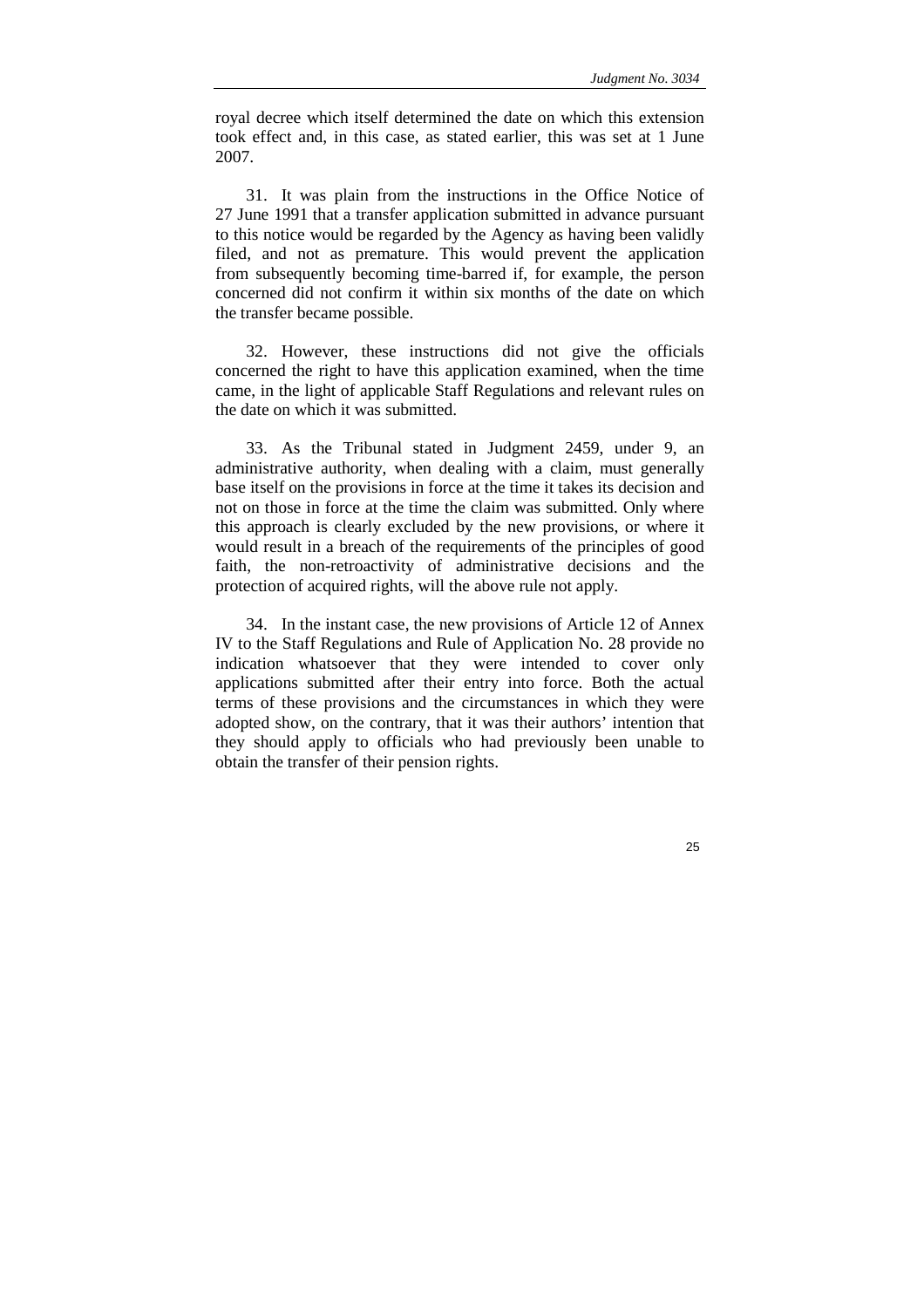35. The principles of good faith, non-retroactivity and the protection of acquired rights would have been breached only if the Office Notice of 27 June 1991 had stipulated that transfer applications submitted as a safeguard pursuant to that notice would in due course be examined in the light of the texts in force on the date on which they were filed. No such inference may be drawn, even implicitly, from the terms of this notice. The mere fact of authorising Agency officials to submit an application before the condition permitting its granting was met could not be construed as an undertaking that, once this obstacle disappeared, the application in question would be considered without regard to subsequent developments in the legal framework governing pensions.

36. These considerations lead to the conclusion that the pensionable years credited to the complainants concerned were correctly determined, in accordance with the new provisions applicable on the date of the disputed decisions, by reference to the basic salary received by the persons concerned at the date of their transfer applications and not at the date on which they were established.

37. However, the Tribunal must draw attention to the fact that, as was found in Judgments 2985 and 2986 delivered on 2 February 2011 concerning similar cases, the transfer application to be taken into account for this purpose was not that which these officials had filed after 1 June 2007 but that which they lodged initially pursuant to the Office Notice of 27 June 1991.

38. By specifying that officials for whom a transfer of pension rights was not yet possible were nevertheless authorised to apply for such a transfer as a safeguard, this Office Notice itself gave those officials the guarantee that such applications would be regarded as valid. For this reason, the "date of application for a transfer" which must serve as the reference point for determining the pensionable years to be credited to them, according to the new version of Article 12 of Annex IV to the Staff Regulations, can only be that of the application thus made. By considering, when this transfer finally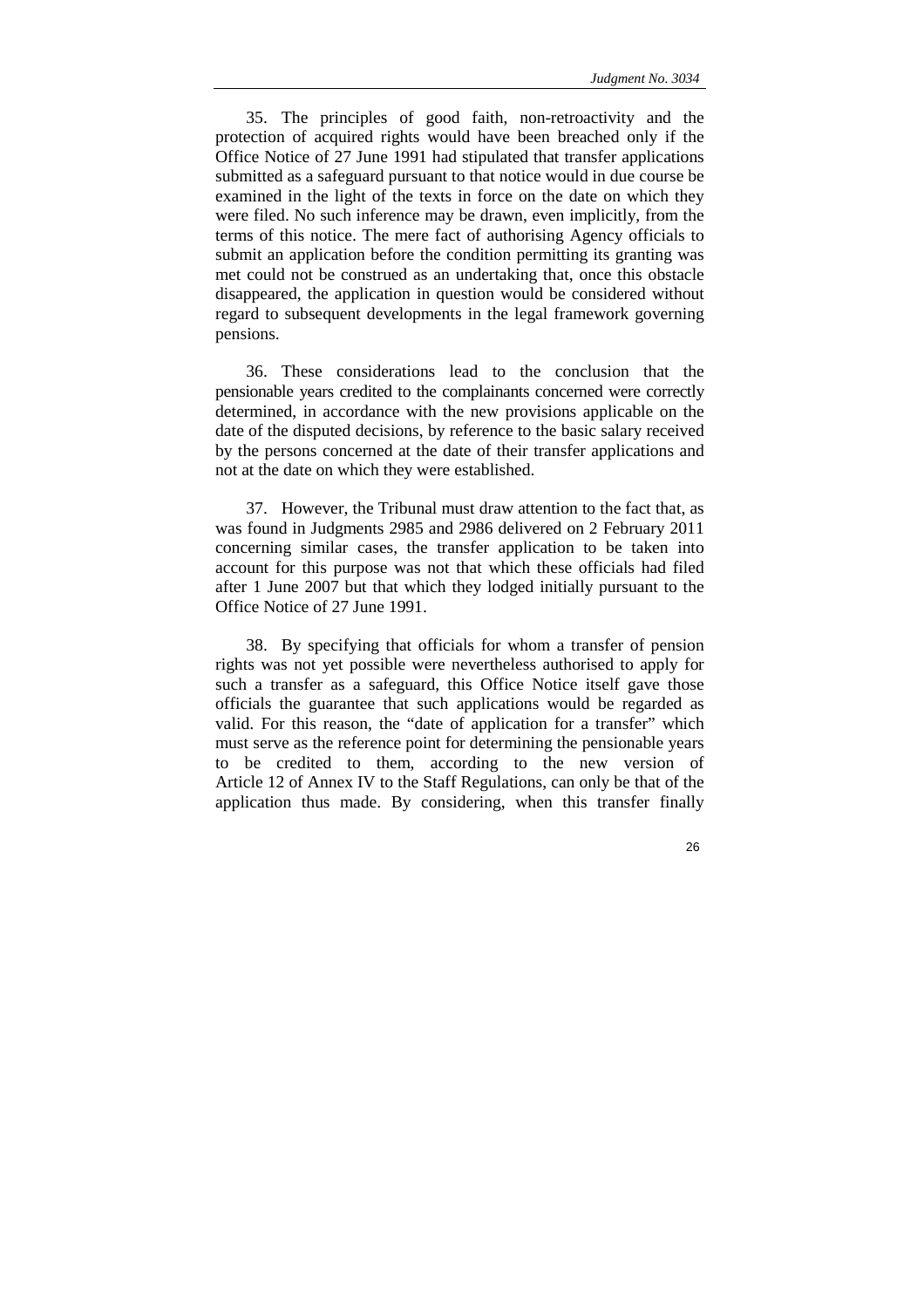became possible for persons holding pension rights with Belgian schemes, that the applications submitted by some of them under this arrangement would not be taken into account and that the reference date would be that of a new application which they would have to make, the Agency therefore disregarded the legal effects of their initial application.

39. Admittedly, the Office Notice of 27 June 1991, whose essential purpose was, as stated earlier, to protect officials against any risk of a time bar, was adopted at a time when the subsequent legal consequences of these transfer applications submitted as a safeguard could not be foreseen. However, since Eurocontrol accepted at the outset the validity of applications presented in these circumstances, the requirements of the principles of good faith, the non-retroactivity of administrative decisions and the protection of acquired rights resulting from definitively established legal situations prevented the Agency from thereafter refusing to give full effect to these applications.

40. The Tribunal further notes that there was no time limit for presenting applications under the Office Notice of 27 June 1991. Since their submission was not subject to any express time limit, which would indeed have been fairly nonsensical given that the applications were to be made in order to safeguard a right which might arise at a later date, there was nothing to prevent officials from submitting such applications up until the entry into force, on 1 June 2007, of provisions rendering possible the transfer of pension rights acquired with Belgian pension schemes.

41. It follows that all the impugned decisions concerning complainants who filed a transfer application as a safeguard, pursuant to the above-mentioned Office Notice of 27 June 1991, during the period from the date of publication of that notice up to and including 31 May 2007 must be set aside. These complainants' cases must be referred back to the Agency in order that the pensionable years credited to them be determined by reference to their basic salary and age and the exchange rate as at the date of their respective initial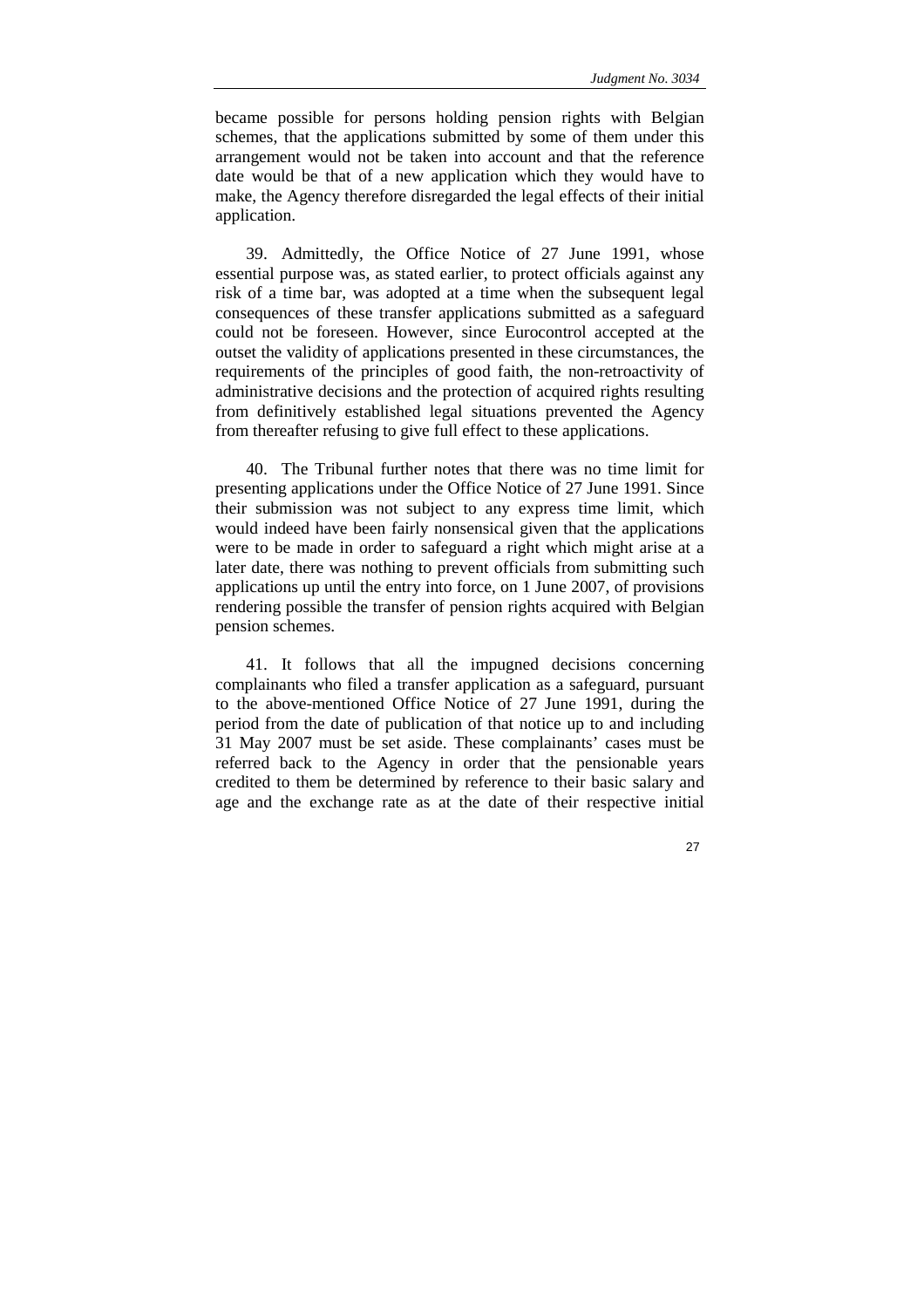applications. If several applications were submitted as a safeguard by the same official before 1 June 2007, the operative date will naturally be that on which the first application was made.

42. In many of the instances where the complainants stated in their complaint that they had submitted an application to have their pension rights transferred on the basis of the Office Notice of 27 June 1991, the Agency disputes the accuracy of this statement. The persons concerned, who have produced no evidence whatsoever to substantiate their allegations, do not take issue with the Agency's position in this respect in their rejoinder. In the circumstances, the Tribunal considers that the available evidence does not establish that these applications were made.

43. In addition, it must be made clear that the officials who had asked Eurocontrol or the Belgian authorities to adopt measures permitting the transfer of their pension rights, but who had not formally presented a transfer application before 1 June 2007, will not be granted the right to benefit from pensionable years calculated on this basis. The same applies, *a fortiori*, to those who merely expressed an interest in transferring their pension rights in the context of the survey conducted on this subject by the Human Resources Directorate in 2002. Only a formal transfer application submitted as a safeguard on the basis of the Office Notice of 27 June 1991 may be validly taken into consideration in this respect; the fact that some officials are unable to benefit from the advantage in question is the result of their own choice not to file such an application.

44. The interveners who filed transfer applications as a safeguard and who are thus in a similar legal situation to that of the complainants referred to in consideration 41 above shall be granted the rights conferred on the latter by the present judgment. The Agency must carry out the requisite checks with regard to the intervener who claims to be in this category, but whose applications do not appear to be in its records. The person concerned shall assist it in this matter.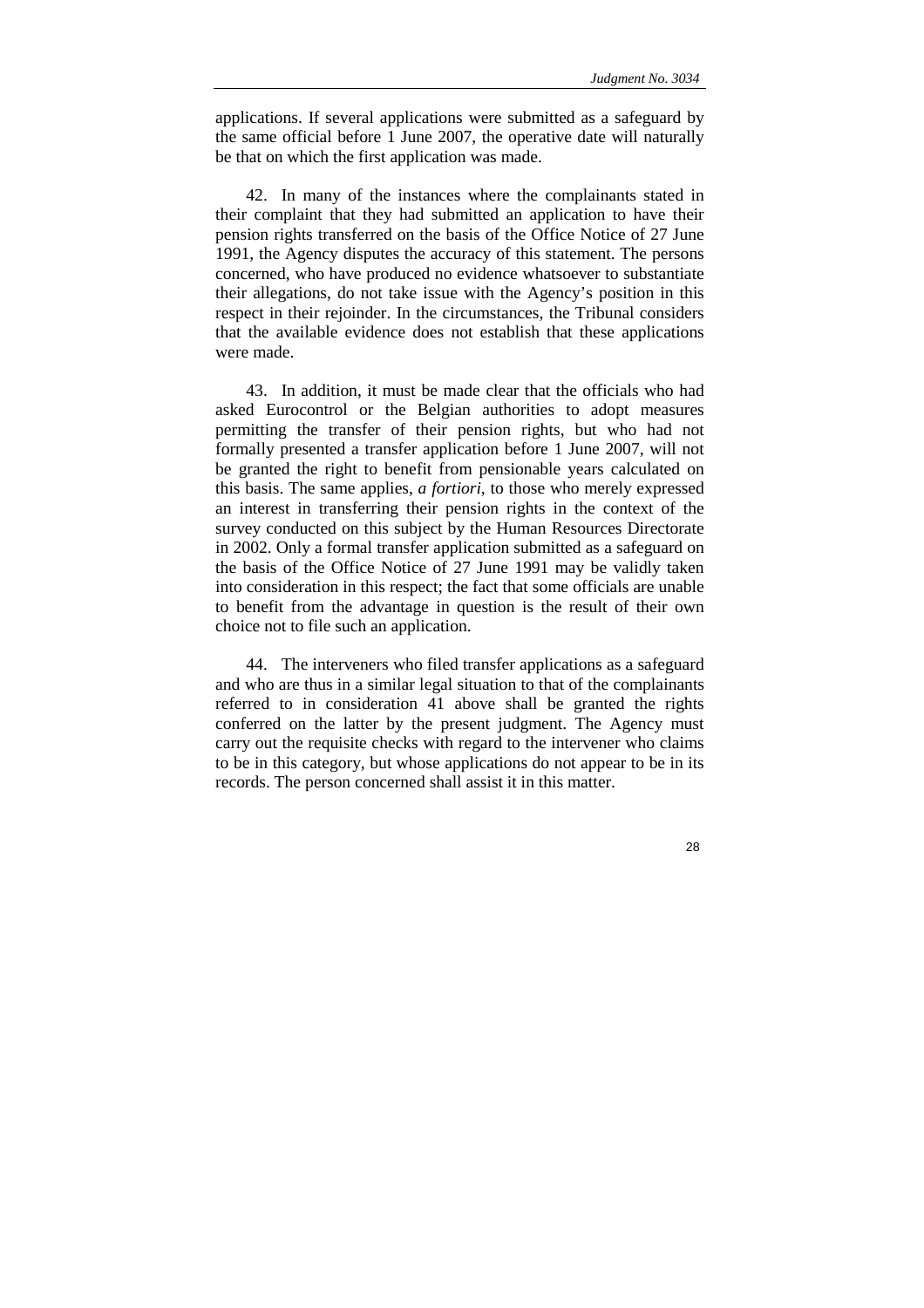45. The claims of all the complainants other than those referred to in consideration 41, and consequently the applications to intervene from officials other than those referred to in consideration 44, shall be dismissed.

46. Those complainants who succeed in part are entitled to costs, which the Tribunal sets at an overall amount of 8,000 euros.

## DECISION

For the above reasons,

- 1. The disputed decisions of the Director General of Eurocontrol determining the number of pensionable years credited to the complainants referred to in consideration 41, above, and those dismissing these persons' internal complaints are set aside.
- 2. These complainants' cases shall be referred back to the Agency in order that the pensionable years in question be determined in accordance with the terms and conditions indicated in that consideration.
- 3. The interveners referred to in consideration 44, subject to the reservation made therein with regard to one of them, shall enjoy the rights which the present judgment confers on the complainants referred to in points 1 and 2, above.
- 4. The Agency shall pay these complainants costs in the overall amount of 8,000 euros.
- 5. All other claims presented by these complainants are dismissed.
- 6. The complaints of the other complainants and the applications to intervene referred to in consideration 45, above, are dismissed.

In witness of this judgment, adopted on 12 May 2011, Mr Seydou Ba, Vice-President of the Tribunal, Mr Claude Rouiller, Judge, and